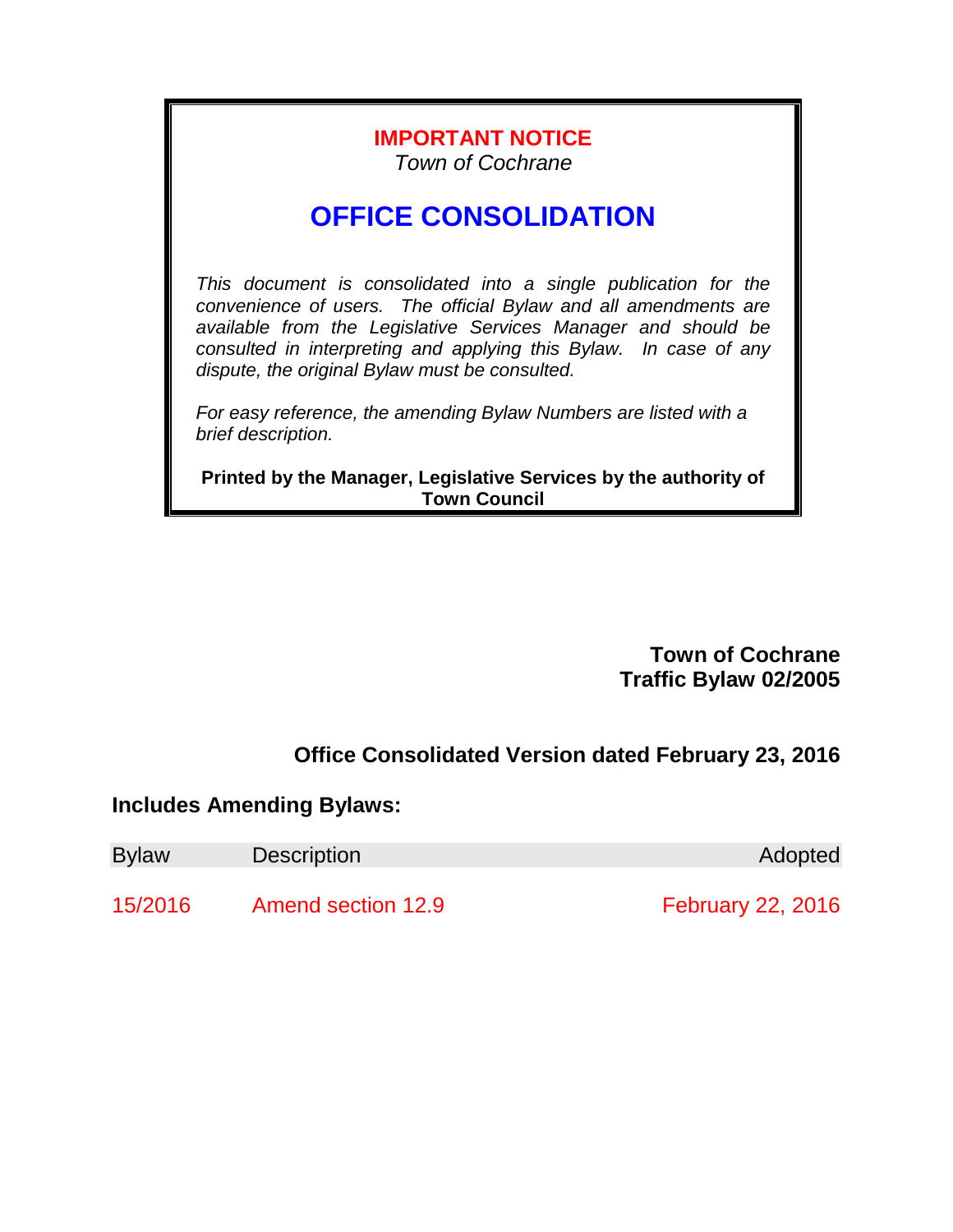### **TOWN OF COCHRANE BYLAW 02/2005 TRAFFIC BYLAW**

Being a Bylaw to provide for the regulation of parking and of the use of highways located within the Town of Cochrane in the Province of Alberta.

- **WHEREAS:** *The Traffic Safety Act, R.S.A. 2000, c. T-6, section* 13 provides that a Municipal Council may pass a Bylaw with respect to regulation of parking and the use of highways under its direction, control and management.
- **AND WHEREAS:** Council has deemed it necessary to rescind and replace Bylaws 12/89 and 7/99 and 16/99 and 31/99 and 22/00.

#### **NOW, THEREFORE, THE MUNICIPAL COUNCIL OF THE TOWN OF COCHRANE, IN THE PROVINCE OF ALBERTA, DULY ASSEMBLED, ENACTS AS FOLLOWS:**

#### **1. TITLE**

1.1 This Bylaw may be cited as the "Cochrane Traffic Bylaw".

#### **2. DEFINITIONS**

- 2.1 Words used in this Bylaw which have been defined in the *Act* or the *Regulations* have the same defined meaning when used in this Bylaw.
- 2.2 In this Bylaw:
	- (a) *"Act"* means *The Traffic Safety Act*, R.S.A. 2000, c. T-6, as amended or replaced from time to time;
	- (b) *"alley"* is defined in the Act;
	- (c) *"boulevard"* is defined in the Act;
	- (d) *"chief administrative officer"* means a Municipal official in the responsible role of Chief Administrative Officer, and includes anyone designated and authorized to act on his or her behalf;
	- (e) *"chief of police"* means the non-commissioned officer in command of the RCMP detachment in the Town of Cochrane;
	- (f) *"council"* means the Municipal Council of the Town of Cochrane;
	- (g) *"crosswalk"* is defined in the Regulations;
	- (h) *"curb"* means the actual concrete or asphalt curb, or in the absence of one, the dividing line of a highway between the edge of the roadway and the sidewalk;
	- (i) *"disabled parking zone"* means a space or portion of a highway or parking lot set apart and designated exclusively for the parking of vehicles bearing a valid disabled placard or license plate issued or recognized by the Registrar of Motor Vehicle Services, and so marked with a sign or other marking authorized by the Chief Administrative Officer;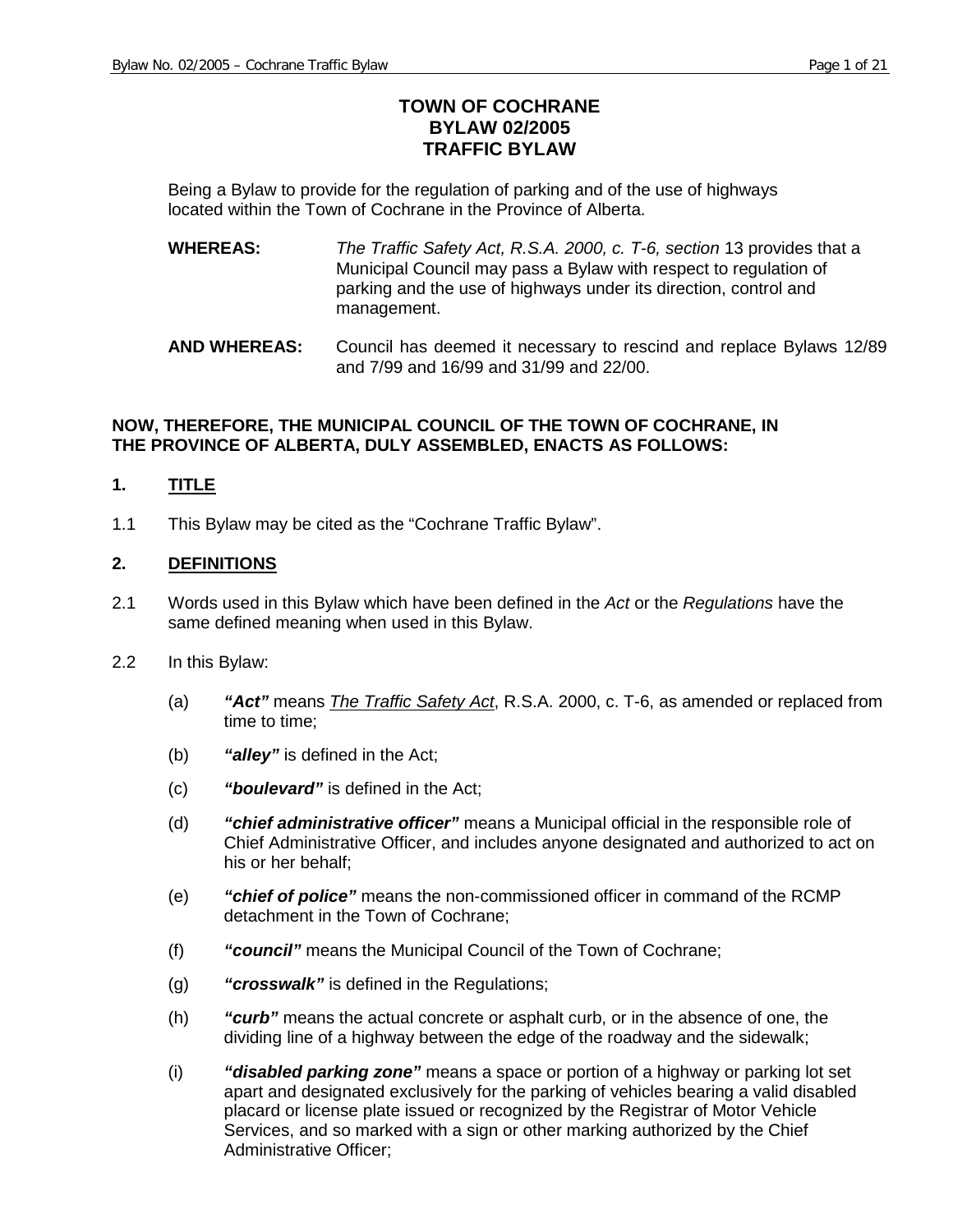- (j*) "emergency vehicle"* is defined in the Act;
- (k) *"heavy vehicle"* means a motor vehicle, alone or together with any trailer, semi-trailer or other vehicle being towed by the motor vehicle, with a registration gross vehicle weight of more than forty-five hundred (4,500) kilograms, or exceeding eleven (11) meters in total length. A public passenger vehicle, when engaged in the transport of passengers, shall be deemed to be excluded from the definition of a heavy vehicle for the purposes of sections 9.1 and 9.2 of this Bylaw;
- (l) *"highway"* is defined in the Act;
- (m) *"maximum weight"* means the maximum weight permitted for a vehicle and load pursuant to the vehicle's official registration certificate issued by the Province of Alberta, or absent such certificate, the combined weight of the vehicle and the heaviest load that may be carried in accordance with the provisions of the Act and the applicable regulations passed pursuant to the Act;
- (n) *"motor vehicle"* is defined in the Act;
- (o) *"parade or procession"* means any group of pedestrians (except military or funeral processions) numbering more than fifty (50) who are marching, walking, running, standing or racing on a roadway or sidewalk, and includes any group of vehicles (excepting military or funeral processions) numbering ten (10) or more that are involved in a procession on a roadway;
- (p) *"park"* is defined in the Regulations;
- (q) *"parking violation tag"* means a tag issued in lieu of prosecution in respect of an infraction against this Bylaw or the parking provisions of the Regulations in a form approved by the Chief Administrative Officer;
- (r) *"parking stand"* means that portion of any highway set apart by the Chief Administrative Officer as a place where vehicles may be parked and includes a parcel, lot or place set apart for the public parking of vehicles;
- (s) *"passenger loading zone"* means a space or section of highway so marked with a sign or other marking authorized by the Chief Administrative Officer, permitting parking therein for the period of time reasonably necessary to load or unload passengers;
- (t) *"peace officer"* is defined in the Act, and includes a duly appointed Bylaw Enforcement Officer employed by the Town;
- (u) *"pedestrian"* is defined in the Act;
- (v) *"public holiday"* means a Sunday, a Holiday as defined in the *Interpretation Act* of the Province of Alberta, and any day or portion of a day so proclaimed by the Mayor or so declared by the Council of the Town of Cochrane;
- (w) *"refuse"* means any substance or material discarded or disposed of within the Town other than by lawful deposit at a disposal site and includes animal waste, dry waste, building waste, garbage, industrial waste, chemical waste, yard waste, litter, ashes, medical waste and dry refuse;
- (x) *"Regulations"* means *The Use of Highway and Rules of the Road Regulation,* (A.R. 304/2002) made pursuant to the Act;
- (y) *"residential district"* means any area or district classified as residential by the Land Use Bylaw of the Town;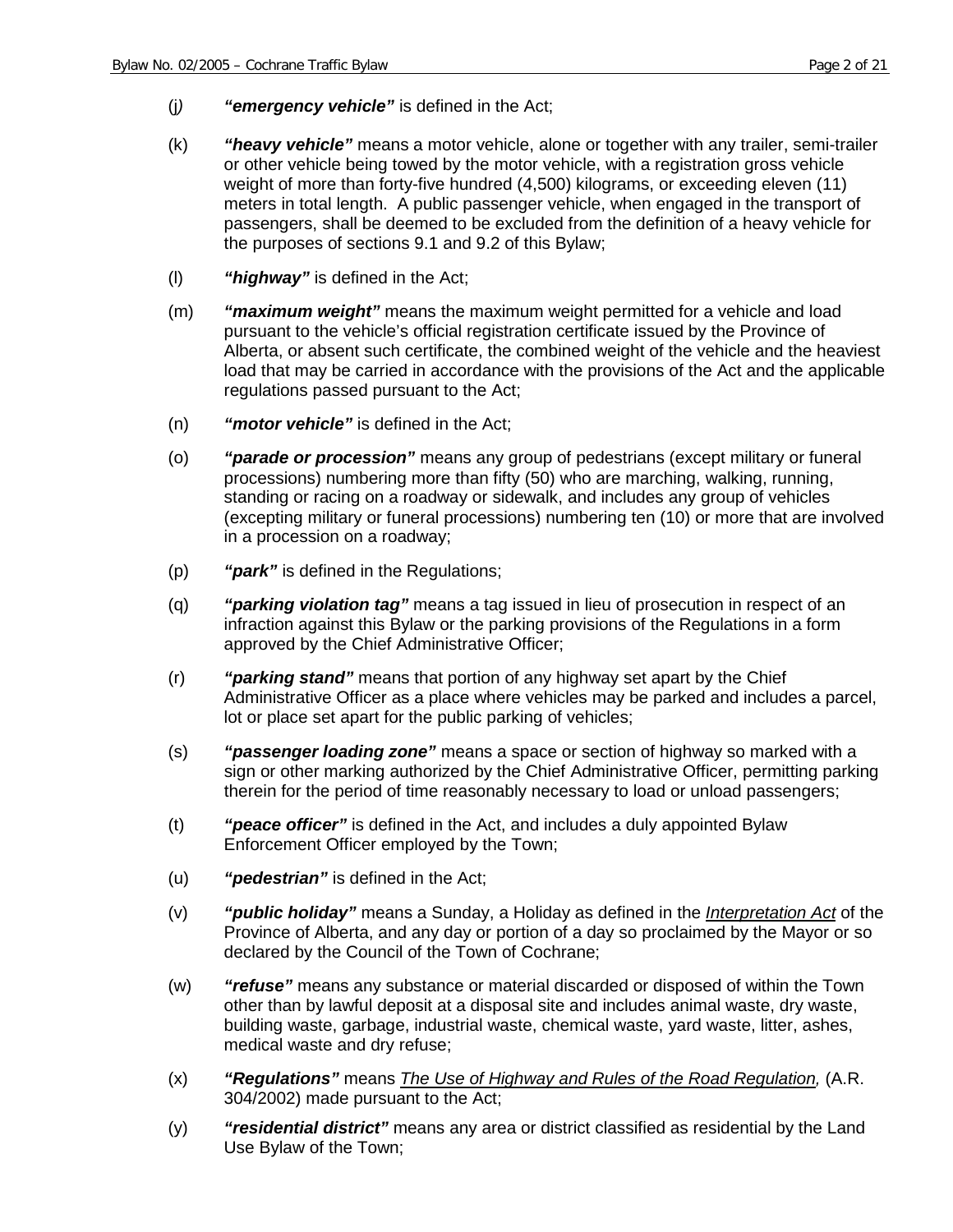- (z) *"roadway"* is defined in the Act;
- (aa) *"sidewalk"* is defined in the Act;
- (bb) *"Town"* means the Corporation of the Town of Cochrane or the area contained within the corporate boundaries of the Town, as the context requires;
- (cc) *"track"* means to allow, cause or permit any substance or material to be deposited by becoming loose or detached from the tires or any other part of a vehicle whether the vehicles is moving or stationary;
- (dd) *"traffic control device"* is defined in the Act;
- (ee) *"traffic control signal"* is defined in the Act;
- (ff) *"truck loading zone"* means a space or section of the highway so marked with a sign or other marking authorized by the Chief Administrative Officer permitting parking therein for the period of time reasonably necessary to load or unload goods, materials or merchandise;
- (gg) *"truck route"* means a highway within the Town upon which the operation of Heavy Vehicles is permitted, and which has been designated as such in this Bylaw;
- (hh) *"vehicle"* is defined in the Act;
- (ii) *"vehicle storage area"* means any area which is at least one hundred and fifty (150) meters away from the nearest residential, institutional or assembly occupancy, and that has been so designated and approved by the Chief Administrative Officer or his/her designate.

#### **3. SPEED LIMITS AND SCHOOL ZONES**

- 3.1 Unless otherwise directed by posted Traffic Control Devices no person shall drive a vehicle at a speed in excess of fifty (50) kilometers per hour on any roadway within the Town.
- 3.2 Council may prescribe maximum speed limits for specific roadways or portions thereof by directing the Chief Administrative Officer to cause Traffic Control Devices to be posted accordingly, indicating greater or lesser speed limits than those prescribed by the Act and section 3.1 of this Bylaw.
- 3.3 Notwithstanding section 3.1, no person shall drive a motor vehicle in any alley at a greater rate of speed than twenty (20) kilometers per hour, which is hereby prescribed as the maximum speed limit for all alleys.
- 3.4 The Chief Administrative Officer may, by posting Traffic Control Devices along a highway, prescribe a maximum speed limit in respect of any part of the highway under construction or repair or in a state of disrepair applicable to all vehicles or to any class or classes of vehicles while traveling over that part of the highway.
- 3.5 Pursuant to the provisions of section 107(3) of the Act, the prescribed hours during which all school zones are in effect in the Town are hereby increased. School zones within the Town shall be in effect from seven a.m. to nine p.m. (0700 –2100 hrs) on any day upon which school is held, and the Chief Administrative Officer shall cause Traffic Control Devices indicating said hours of effect to be displayed accordingly.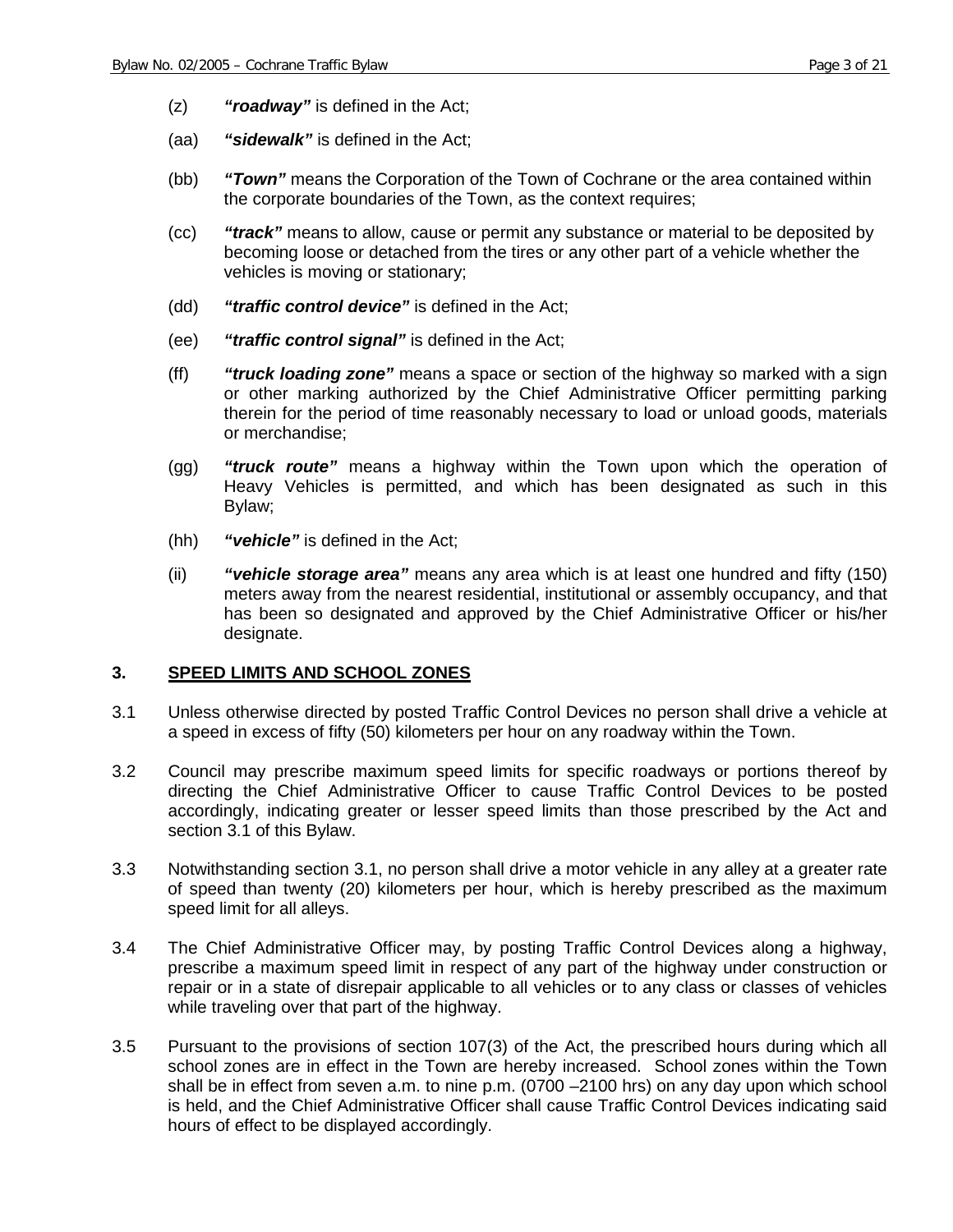#### **4. TRAFFIC CONTROL DEVICES AND AUTHORITY TO PLACE**

- 4.1 Pursuant to sections 13 and 110 of the Act, the Chief Administrative Officer is hereby delegated the authority to place, erect, display or alter traffic control devices at such locations within the Town as he or she may determine, or as Council may by resolution direct, for the purpose of controlling and regulating traffic, including, but not limited to, the following specific purposes:
	- (a) To divide the surface of a roadway into traffic lanes marked by solid or broken lines;
	- (b) To prohibit "U" turns at any intersection;
	- (c) To designate any intersection or other place on a highway as an intersection or place at which no left hand turn or right hand turn shall be made;
	- (d) To designate as a one-way street any roadway or portion thereof;
	- (e) To designate "School Zones" and "Playground Zones";
	- (f) To designate highways or portions thereof as truck routes, parking lots, and vehicle storage areas for heavy vehicles and/or recreational vehicles;
	- (g) To set apart as a "through-street" any highway or part of a highway and to control entry to any highway by means of a "stop" sign or "yield' sign;
	- (h) To designate a crosswalk upon any highway;
	- (i) To designate parking stands, passenger and truck loading zones, "no parking" and "no stopping" zones, and the times when the restrictions of such zones are in effect;
	- (j) To designate "disabled parking zones";
	- (k) To close or restrict the use of any highway, bridge or overpass or any part of any highway, bridge or overpass either as to the full width thereof or as to part of the width thereof with respect to any class or classes of vehicles or with respect to any class or classes of pedestrians;
	- (l) To prohibit, restrict or regulate the parking of vehicles or any particular class of vehicles on any highway or other public place or any portion thereof during such hours as he or she may determine;
	- (m) To designate and mark guidelines for parking on any highway or other public place or any portion thereof;
	- (n) To indicate the maximum speed limits for any roadway;
	- (o) To impose limitations or restrictions on loads traveling on highways.
- 4.2 The Chief Administrative Officer is hereby delegated the authority to designate the location of traffic control signals and undertake the placement of same.
- 4.3 The Chief Administrative Officer shall cause a record to be kept of the location of all traffic control devices placed pursuant to this section.
- 4.4 Traffic control devices placed and located pursuant to this section are deemed to have been made pursuant to this Bylaw.
- 4.5 Notwithstanding any provision of this Bylaw, all traffic control devices placed, erected or marked along highways located in the Town prior to the passing of this Bylaw shall be deemed to be duly authorized traffic control devices until altered pursuant to the provisions of sections 4.1 or 4.2.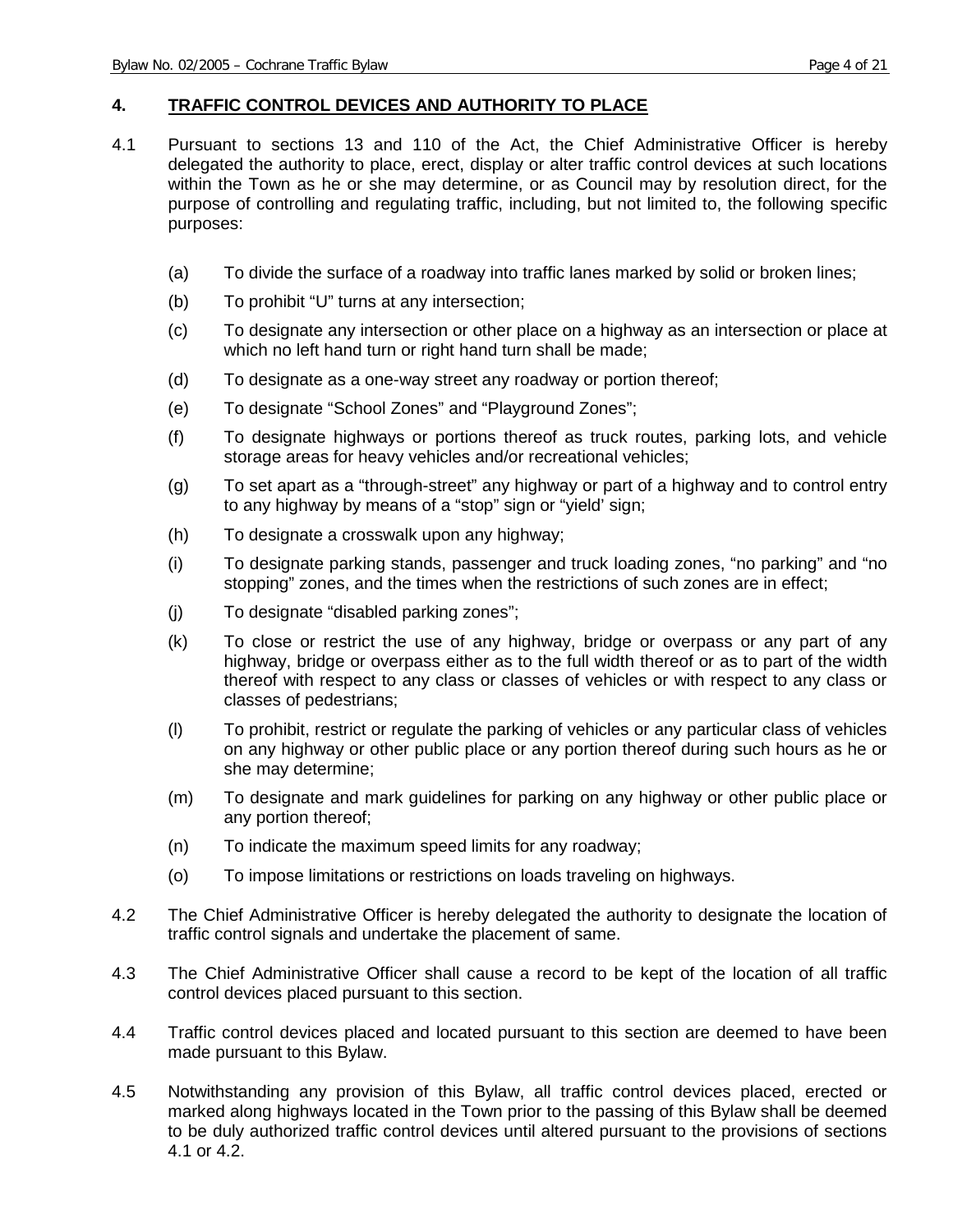#### **5. PARADES AND PROCESSIONS**

- 5.1 Any person that intends to hold a parade or procession (other than a funeral procession) within the Town shall at least thirty (30) days prior to the time they desire to hold the same, make application in writing to the Chief Administrative Officer for permission, and in such application shall furnish to the Chief Administrative Officer information with respect to the following, namely:
	- (a) The name and address of the applicant, and if such applicant is an organization, the names, addresses of the executive thereof;
	- (b) The nature and object of such parade or procession;
	- (c) The day, date and hours during which the parade or procession will be held;
	- (d) The intended route of the parade or procession;
	- (e) The approximate number of persons who will take part therein;
	- (f) The approximate size, number and nature of flags, banners, placards or such similar things to be carried during the parade or procession, and the particulars of the signs and the wording to be exhibited thereon;

and such written application shall bear the signatures and addresses of the persons who will be in control of such parade or procession and who undertake to be responsible for the good order and conduct thereof.

- 5.2 The Chief Administrative Officer may either grant permission with or without conditions, or refuse permission for any reasons that are determined to be appropriate concerns in all the circumstances. In the case of a refusal, the applicant has a right of appeal to Council.
- 5.3 If a refused application for permission to hold a parade or procession is appealed to Council pursuant to section 5.2, Council may:
	- (a) Grant permission without conditions;
	- (b) grant permission with conditions; or
	- (c) refuse permission.
- 5.4 Where permission has been granted pursuant to sections 5.2 or 5.3, the Chief Administrative Officer shall prescribe the day, time, route and any conditions deemed necessary for the parade or procession, and provide such directions to the applicant. Temporary barriers or traffic control devices may be erected by the Chief Administrative Officer as he/she deems necessary.
- 5.5 A person organizing or in charge of a funeral procession shall notify the Town of the date, time and intended route at least 48 hours prior to the commencement of the procession.
- 5.6 If any funeral procession is in process of formation or proceeding along a highway, any Peace Officer may regulate all traffic in the vicinity and all persons, whether on foot or in vehicles, shall obey the orders and directions of the said Peace Officer.
- 5.7 As provided in section 88(2) of the Regulations, the vehicles following the lead vehicle in a funeral procession may, during daytime hours and when safe to do so, enter into any intersection without stopping, provided that the vehicles' headlamps and hazard warning lamps are activated, and provided that the lead vehicle in the procession is showing a purple flashing light.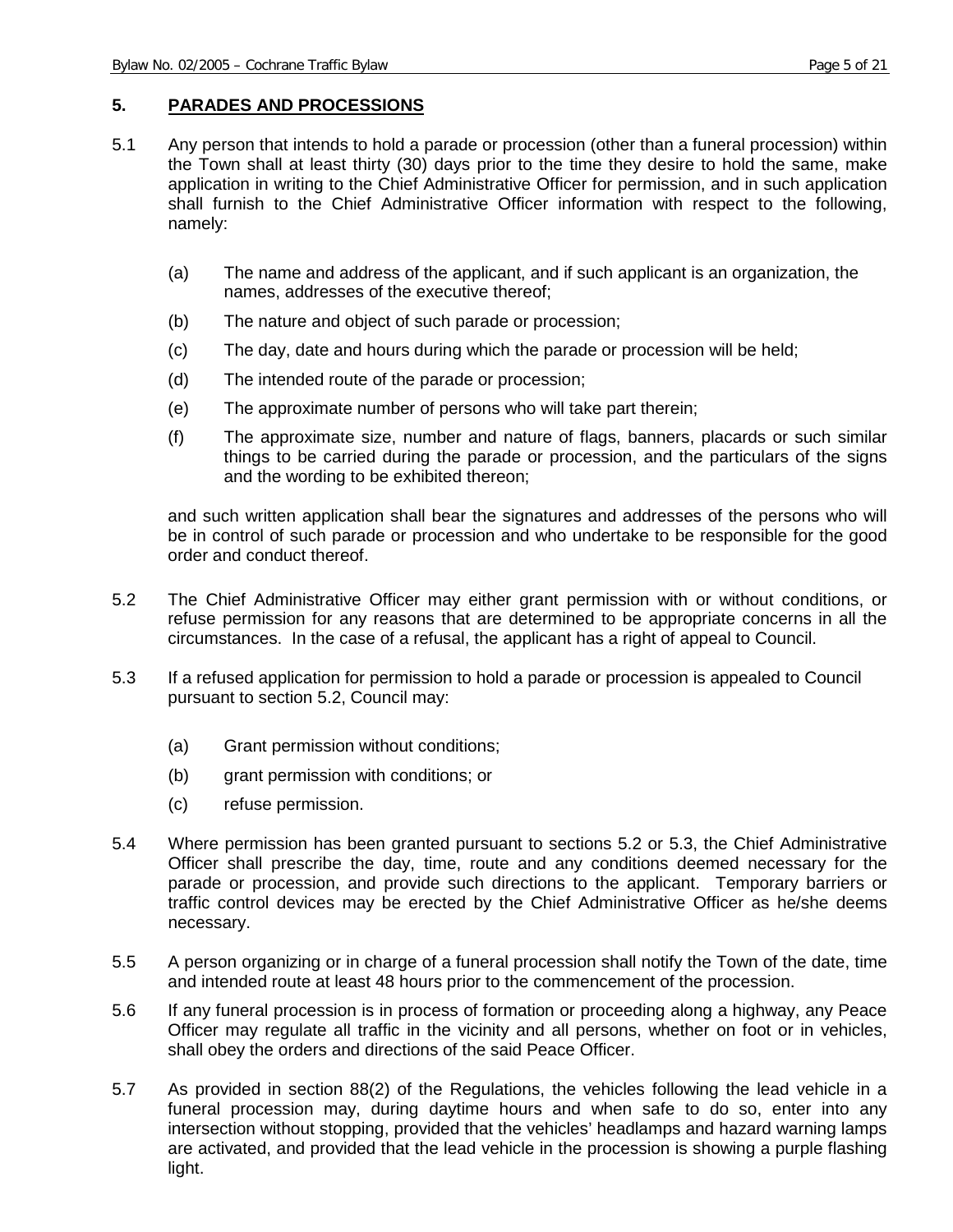- 5.8 Excepting funeral processions, no person shall organize or participate in any parade or procession unless permission has first been granted by the Chief Administrative Officer or Council.
- 5.9 Where permission for a parade or procession has been granted pursuant to this section, any person organizing or participating in the parade or procession shall comply with any directions or conditions prescribed pursuant to section 5.4, as well as with any directions of a Peace Officer during the event.

#### **6. FIRES AND FIRE LINES**

6.1 The Town of Cochrane Fire Chief or any person acting under his/her instruction is hereby empowered to move or cause to be moved any vehicle which he/she may deem necessary for the purpose of carrying out any duty, work or undertaking of the Town of Cochrane Fire Department.

#### **7. VEHICLES WITH LUGS**

- 7.1 No person shall drive, propel or move on any highway any vehicle having metal spikes, lugs, cleats or bands projecting from the surface of the wheel or tire of such vehicle, or any vehicle having a caterpillar tread, unless permission is granted by the Chief Administrative Officer pursuant to section 7.2.
- 7.2 Any person who desires the permission required by section 7.1 shall make an application in writing to the Chief Administrative Officer a permit. The application shall set out the size and nature of the vehicle to be moved, the name of the maker thereof, the size of wheel and of any projections thereof, the origin and destination of route and such further information the Chief Administrative Officer may require.
- 7.3 Any person making a permit application shall agree to pay all damages caused to the highway, or any works made or done over, upon or under the same, as a result of the operation, conveyance or movement of the vehicle mentioned in the permit. The Chief Administrative Officer may specify the route (including the laying down of planks to protect pavement or crosswalks or timbering to protect bridges or culverts), the hours during which the movement shall take place and such other conditions as he deems necessary for the protection of the highways and any works done or made over or under the same.

#### **8. OFF-HIGHWAY VEHICLES**

8.1 No person shall operate an "off-highway vehicle" as defined in section 117 of the Act within the boundaries of the Town unless such use is expressly permitted by the Council or the Chief Administrative Officer.

#### **9. HEAVY VEHICLES AND TRUCK ROUTES**

- 9.1 No person shall operate or park a heavy vehicle on a highway within the Town except on a designated truck route as described in Schedule "C" of this Bylaw, said Schedule being hereby incorporated into and made part of this Bylaw.
- 9.2 Notwithstanding section 9.1, no person shall park a heavy vehicle on a highway or other public place located within either:
	- (a) a residential district, or
	- (b) the central business district of the Town.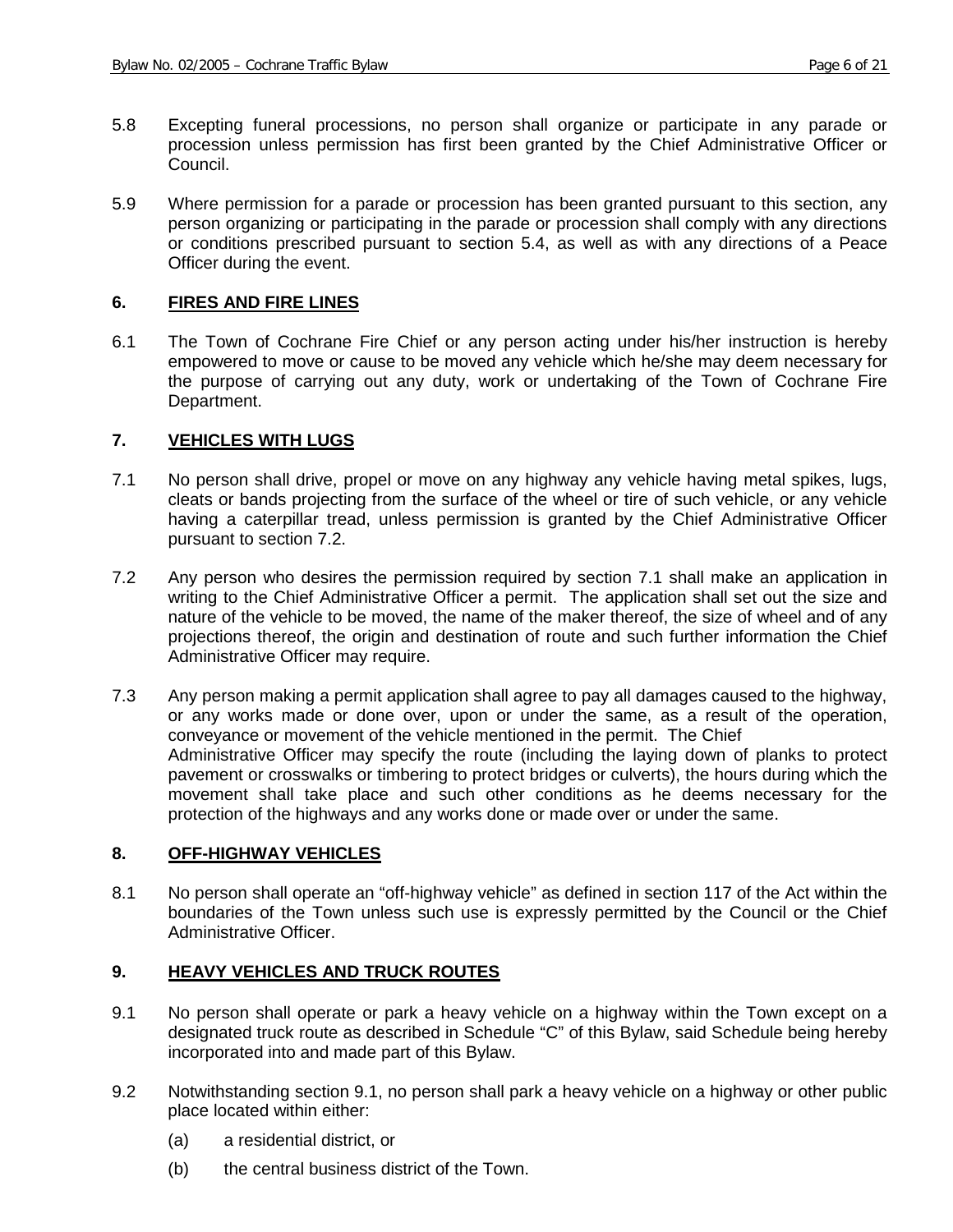- 9.3 The following shall be deemed not to be operating or parking a heavy vehicle in contravention of sections 9.1 or 9.2 if the said heavy vehicle was being operated on the shortest route between the delivery, pick-up or other location concerned and the nearest truck route by:
	- (a) A person delivering or collecting goods, materials or merchandise to or from the premises of a bona fide customers;
	- (b) a person going to or from the business premises of the owner of the heavy vehicle, a heavy vehicle repair or maintenance facility, or an approved "vehicle storage area" for heavy vehicles;
	- (c) a person moving a house for which the necessary permits have been issued by the Town;
	- (d) a person towing a disabled vehicle from or along a highway prohibited to heavy vehicles; and
	- (e) a person actively engaged in lawful public works requiring him by the very nature of such work to deviate from established truck routes.
- 9.4 No person shall utilize engine retarder brakes while operating heavy vehicles within the limits of the Town of Cochrane.

#### **10. MAXIMUM WEIGHTS OF VEHICLES**

- 10.1 No person shall drive or park upon any roadway within the Town a vehicle or combination of attached vehicles with a weight, including or excluding any load thereon, in excess of maximum weight.
- 10.2 Notwithstanding section 10.1 above, the Chief Administrative Officer may:
	- (a) Issue a single trip or an open permit to an applicant for any number of trips and for such a period of time as he deems advisable, with permit conditions applied describing routing, time of day, other restrictions as deemed necessary for the safe movement of the load or loads;
	- (b) Issue a permit to an applicant who telephones or provides by electronic means the information required for a permit;
- 10.3 No person shall operate a vehicle in respect of which an overload or over-dimensional permit is issued pursuant to the *Traffic Safety Act* on a highway under the direction, control and management of the municipality unless:
	- (a) The Chief Administrative Officer has given approval;
	- (b) the owner, operator, driver or mover of the vehicle shall agree to be responsible for all damages which may be caused to the highway by reason of driving, operating or moving of any such vehicle upon the highway; and
	- (c) if requested by the Chief Administrative Officer, the owner, operator, driver or mover of the vehicle posts a bond sufficient to cover the cost of repairing possible damages to the highway, landscaping and street furniture in an amount satisfactory to the municipality;
- 10.4 Where a Peace Officer believes that a vehicle may be overweight, he or she may order the driver or other person in charge or control of the subject vehicle or combination of attached vehicles to take same to the nearest adequate weight scale to determine the weight of the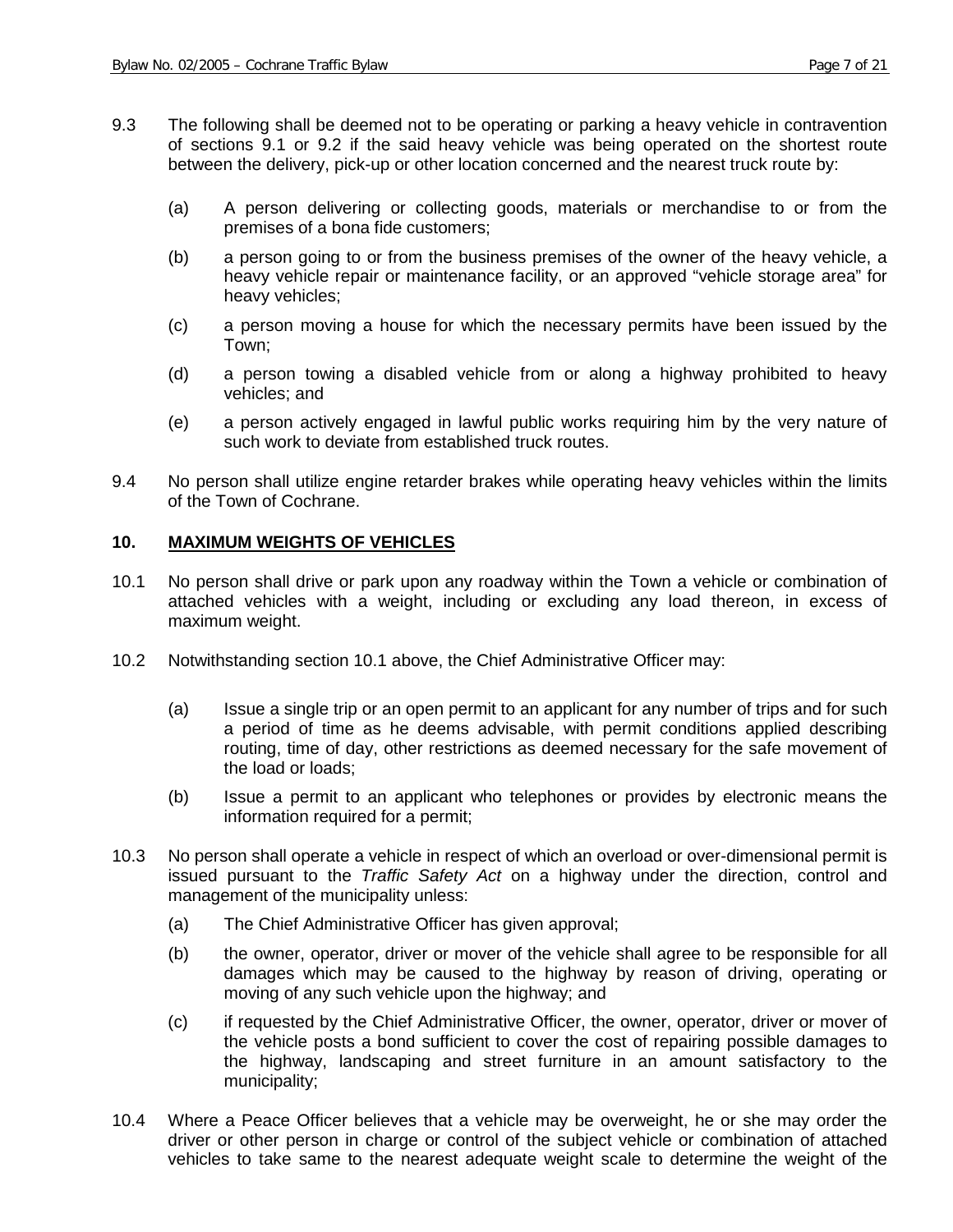vehicle and load carried thereon. The weight slip or slips shall be given to the Peace Officer and may be retained by him/her and, if the weight of any loaded vehicle or combination of attached vehicles is in excess of maximum weight, the excess shall be removed before the vehicle or combination of attached vehicles is again taken upon the highway.

- 10.5 A weight slip given to a Peace Officer pursuant to section 10.4 and submitted by him/her shall be prima facie proof of the weight of the subject vehicle or combination of attached vehicles.
- 10.6 A person driving or in charge or control of a vehicle or combination of attached vehicles suspected by a Peace Officer of being on a roadway in contravention of section 10.1 shall, when requested by the Peace Officer, produce for such officer's inspection any official registration certificate or interim registration for such vehicle or vehicles that may have been issued by the Province of Alberta showing the maximum weight of such vehicle or combination of attached vehicles.

#### **11. PEDESTRIANS**

- 11.1 A pedestrian shall not cross any roadway within the Town, other than an alley, except within a marked or unmarked crosswalk.
- 11.2 Where a crosswalk at any intersection is marked with lines, no pedestrian shall cross either of the intersecting highways within the intersection except within the limits of such marked crosswalk:
- 11.3 No person shall stand on any highway, crosswalk or sidewalk in such a manner as to:
	- (a) Obstruct vehicular or pedestrian traffic;
	- (b) Annoy or inconvenience any other person lawfully upon such highway, crosswalk or sidewalk; or
	- (c) Obstruct the entrance to any building.
- 11.4 No person shall conduct, organize or participate in a foot or bicycle race upon any roadway, unless permission for the race has been first obtained pursuant to sections 5.2 or 5.3 of this Bylaw.
- 11.5 No person shall stand upon or walk along any part of a highway within the Town for the purpose of soliciting a ride from the driver of any private vehicle.

#### **12. PARKING RESTRICTIONS AND PROHIBITIONS**

- 12.1 The parking prohibitions and restrictions provided in sections 44 through 49 of the Regulations apply within the Town and may be enforced through the issuance of "parking violation tags" and/or "violation tickets" by a Peace Officer.
- 12.2 A Peace Officer or other person authorized to enforce this Bylaw is hereby authorized to place an erasable chalk mark on the tread face of the tire of a parked vehicle, and to issue and place a traffic tag upon a parked vehicle, without that person or the Town incurring any liability for doing so.
- 12.3 Unless specifically permitted by another provision of this Bylaw, no person shall park a vehicle on any portion of a highway or other public place for any period longer than permitted by the applicable traffic control device.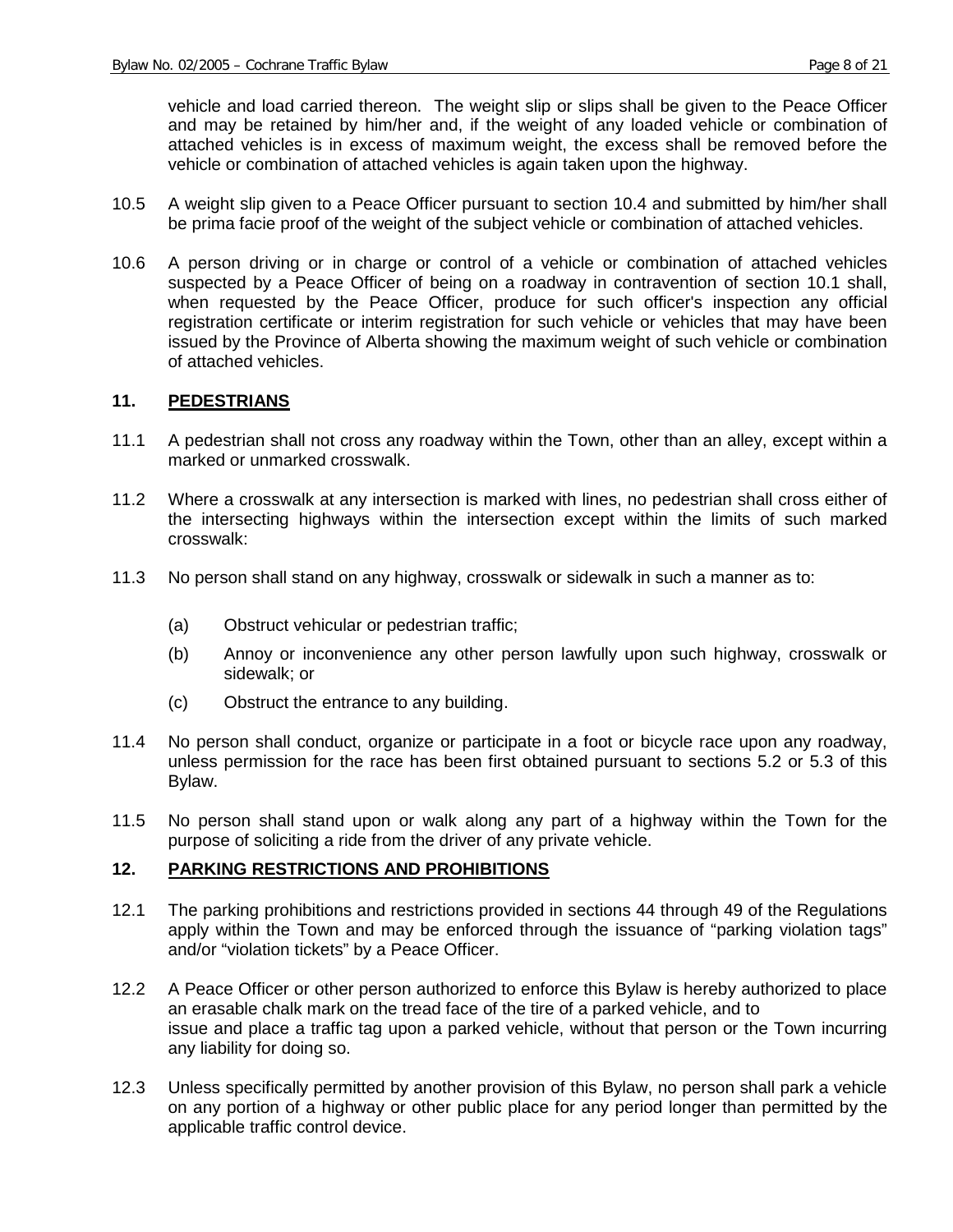- 12.4 The Chief Administrative Officer may designate and cause to be properly marked portions of highway known as the Town of Cochrane parking lots. No person shall park any vehicle for any period of time within such parking lots without having first obtained the required permission to park for the time period in question.
- 12.5 Special parking permits may be issued by the Town for the purpose of allowing residents and their visitors on-street parking within zones posted as "Parking by Permit". The cost of a Special Parking Permit replacement will be as provided in Schedule "E" of this Bylaw.
	- (a) No person shall park any vehicle in "Parking by Permit" zone during the restricted times unless the vehicle displays a valid permit;
	- (b) No person issued such permit shall sell, trade, give away or otherwise allow any unauthorized person to obtain or use the same.
- 12.6 A person that is required to obtain permission to park pursuant to section 12.4 or required to display a permit pursuant to section 12.5 shall cause the proof of such permission or the permit to be displayed in the vehicle in a manner that the permission is evident or the permit is clearly visible and legible from the exterior of the vehicle.
- 12.7 Except when actively engaged in loading or unloading passengers, no person shall park or stop a vehicle in a passenger-loading zone.
- 12.8 No person shall park or stop a vehicle in a truck-loading zone for a period of time longer than twenty (20) minutes.
- 12.9 No person shall park a vehicle in an alley except for such period of time as may be reasonably necessary for the loading or unloading of passengers or goods from a vehicle unless the alley is a strategically planned and designated parking area in rear lanes with a 9m or greater right of way. (15/2016)
- 12.10 Notwithstanding section 12.9, no person shall park a vehicle in an alley in a manner that obstructs the safe passage of other vehicles along the alley.
- 12.11 No person shall park any trailer (whether designed for occupancy or for the carrying of goods and equipment), upon any highway unless said trailer is fully attached to a vehicle by which it may be safely and lawfully drawn along a highway.
- 12.12 No person shall remove and leave a vehicle's removable camping accommodation on a highway or extending over any sidewalk, boulevard, alley or any other portion of a highway.
- 12.13 No person shall park any commercial vehicle (other than a recreational vehicle) of any design capacity with a GVW (G*ross Vehicle Weight*) of more than forty-five hundred (4,500) kilograms, including but not limited to a truck, bus, trailer, or delivery van, on any highway in a residential district or in the central business district, except when such vehicle is actively engaged in bona fide delivery, transport, or other similar activities.
- 12.14 No person shall park a motor home, camper, travel trailer, boat trailer, motorcycle trailer, snowmobile trailer, or other recreational vehicle on any highway within corporate limits of the Town of Cochrane for a period in excess of seventy-two (72) consecutive hours. After the expiration of the aforementioned seventy-two (72) consecutive hours, the subject vehicle must be moved to an off street location for a period of not less than seventy-two (72) hours before it can again be parked in the same area of the highway.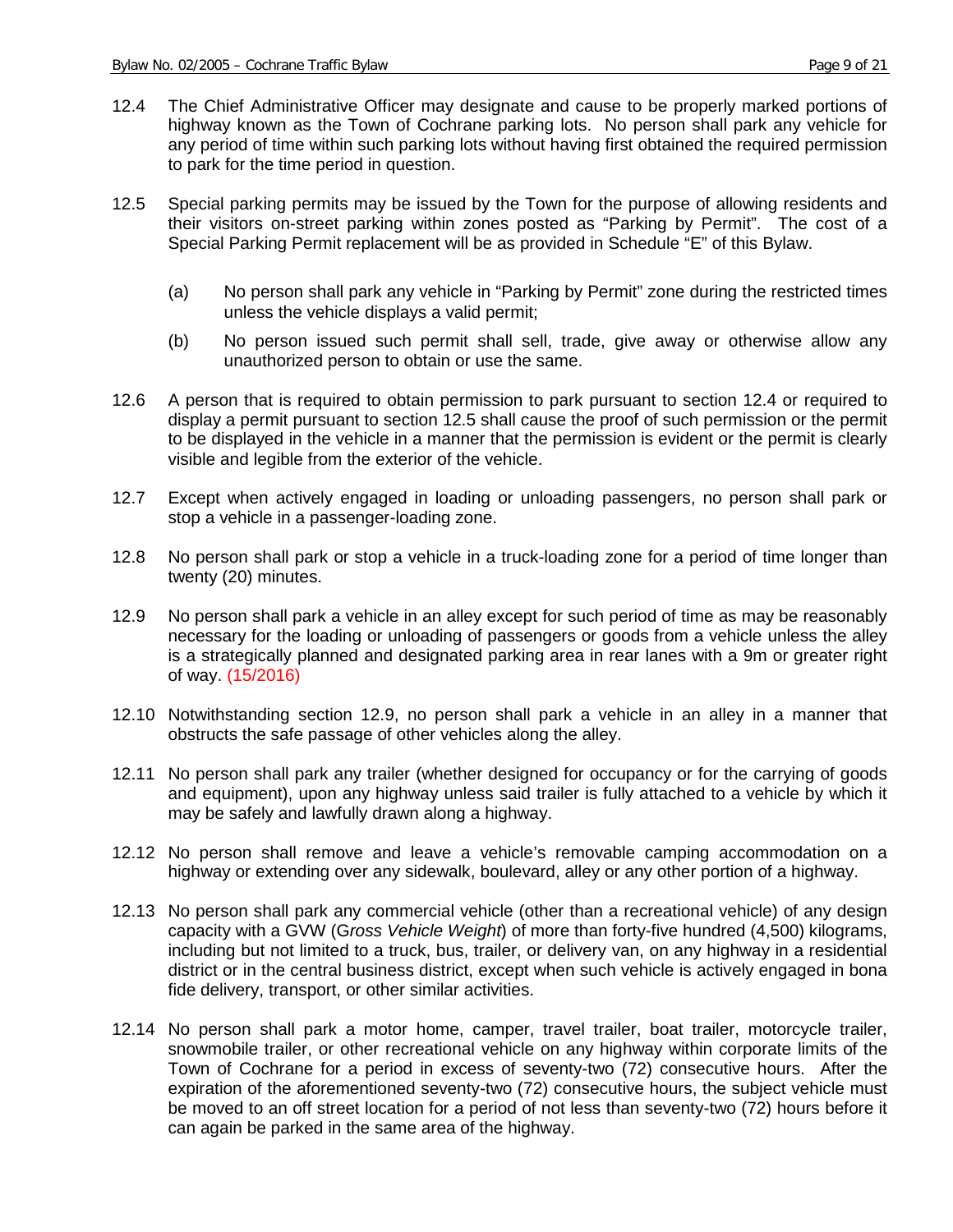- 12.15 No person shall park any vehicle on any portion of a highway in the Town in such a manner as to constitute a hazard to other persons using the highway, including those using the sidewalk.
- 12.16 No person shall park any unauthorized vehicle in any parking space upon any property owned by the Town where such space has been reserved and clearly marked by the Chief Administrative Officer for vehicles operated by employees of the Town. The foregoing prohibition shall apply between the hours of eight a.m. and five p.m. (0800-1700 hrs) Monday through Friday inclusive.
- 12.17 No person shall park any vehicle upon any land owned by the Town, which the Town uses or permits to be used as a playground, recreation area or public park, except on such parts thereof clearly signed or otherwise designated by the Chief Administrative Officer for vehicle parking.
- 12.18 Where parking guidelines are visible on the roadway no person shall park a vehicle except within the limits of the lines designating the parking stand.
- 12.19 No person shall park a vehicle at any angle to the curb in a cul-de-sac unless that vehicle is parked in that manner to avoid interference with the free flow of traffic in the cul-de-sac.
- 12.20 No person shall park a vehicle so that the bumper or side of the vehicle is closer than sixty (60) centimeters to the bumper or side of another vehicle.
- 12.21 No person shall park or leave any vehicles on private land or property that has been clearly marked as such by a sign or signs erected by the owner or his agent unless such person has obtained the permission of the owner, tenant, occupant or person in charge or control of said land or property.
	- (a) An owner, tenant, occupant or person in charge or control of private land or property, if personally satisfied that any person is violating this section, may report to a Peace Officer the license number and location of the illegally parked vehicle. Any person making such a report shall give his/her name, phone number and address.
	- (b) Any Peace Officer may cause a vehicle improperly parked on private property to be removed and taken to and stored in a suitable place and all costs for the removal and storage will be borne by the owner or operator of the subject vehicle.
- 12.22 Except in the case of sudden vehicle breakdown, a person shall not stand or park any vehicle on any portion of a highway in the Town for the purpose of servicing or repairing the vehicle.
- 12.23 No person shall park or leave a vehicle on any portion of a highway in the Town when such vehicle is inoperable or not properly equipped in accordance with the Act or the relevant regulations made thereto. This section does not apply where a vehicle has been left parked because of a sudden vehicle breakdown and the person in charge or in control of the vehicle can establish that immediate action has been taken to arrange for the removal of the vehicle forthwith.
- 12.24 In the event of an accumulation of debris or a required highway repair, the Town may cause a highway to be cleared of vehicles for the purpose of street cleaning or highway repair. The Town, after clearly posting or signing the subject highway forty-eight (48) hours prior, may tow away and impound vehicles blocking street cleaning or repair equipment at the vehicle owner's expense.
- 12.25 Any person claiming to be permanently physically handicapped and by reason thereof in need of special parking consideration may apply for a special parking permit as provided in Schedule "A" of this Bylaw.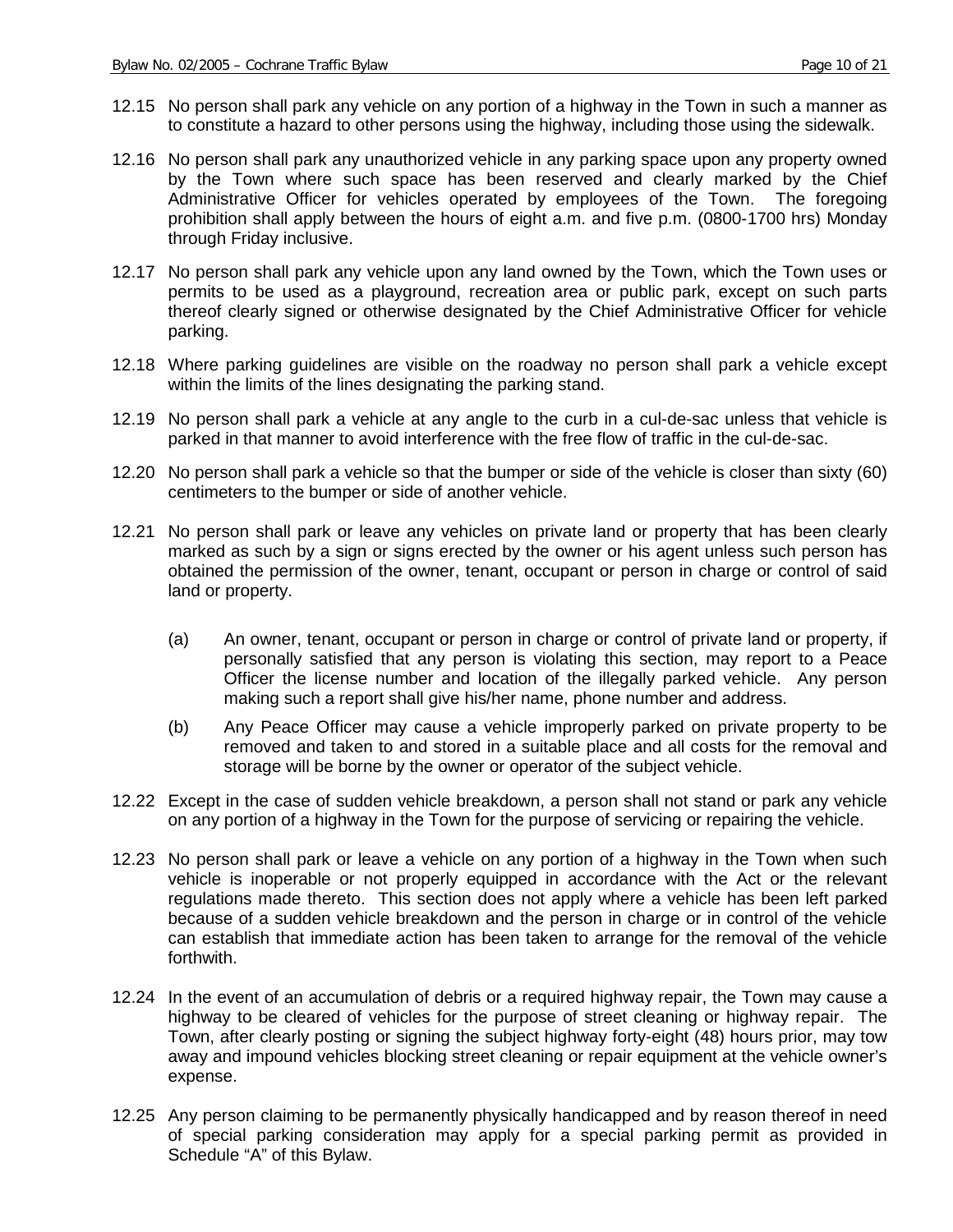- 12.26 The Chief Administrative Officer is hereby authorized to establish, sign or otherwise designate disabled parking stalls or zones on highways within the Town as he/she deems necessary for the exclusive parking of vehicles bearing a valid disabled placard or license plate issued or recognized by the Registrar of Motor Vehicle Services.
- 12.27 The owner, tenant, occupant or person in control of private property within the Town to which vehicles driven by the public generally have access may designate any number of parking spaces for the exclusive parking of vehicles bearing a valid disabled placard or license plate issued or recognized by the Registrar of Motor Vehicle Services. The signage or markings used to so designate such parking spaces shall be in a form similar to that approved and used by the Chief Administrative Officer pursuant to section 12.26.
- 12.28 No person shall park or stop a vehicle which does not clearly display a disabled placard or license plate that is issued or recognized by the Registrar of Motor Vehicle Services in a parking space clearly signed or otherwise designated pursuant to sections 12.26 or 12.27.

#### **13. TAXICABS AND TAXICAB STANDS**

- 13.1 The Chief Administrative Officer is hereby authorized and empowered to designate and properly mark by signs certain stalls for parking spaces to be known as "Taxicab Stands" for the exclusive use of passenger vehicles for hire.
- 13.2 Any person carrying on the business of letting vehicles for hire, hereinafter called "taxicab operator", may apply to the Chief Administrative Officer for the location of one taxicab stand in front of each place of business of the taxicab operator. The Chief Administrative Officer may allot either a one or two-vehicle stall or space to the taxicab operator, but the taxicab operator will only be allotted space for the parking of one taxicab free of charge.
- 13.3 The Chief Administrative Officer may prescribe from time to time the fees to be charged to a taxicab operator for each additional parking space or stall and may charge the cost of installing and maintaining signs to the taxicab operator.
- 13.4 No person shall park any vehicle in a taxicab stand except the taxicab operator for whom the taxicab stand has been reserved, or a person authorized by the taxicab operator, and the vehicle must be a taxicab then on duty and available for public hire.
- 13.5 No person shall park a vehicle for hire on the roadway other than in a space reserved as a taxicab stand during the hours of 9:00 a.m. and 5:00 p.m., (0900-1700hrs) Monday to Saturday inclusive, other than public holidays.
- 13.6 Notwithstanding the other provisions of this section, the Chief of Police may permit taxicabs, while waiting for hire, to stand at a designated place to provide accommodation for the public attending a special function or event.

#### **14. TEMPORARY CLOSING OF HIGHWAYS**

- 14.1 In any case where by reason of any emergency or of any special circumstances, which in the opinion of the Chief Administrative Officer makes it desirable and in the public interest to do so, the Chief Administrative Officer may:
	- (a) Temporarily close within the Town, any highway in whole or in part to traffic;
	- (b) Temporarily suspend parking privileges granted by the provision of this or any other bylaw;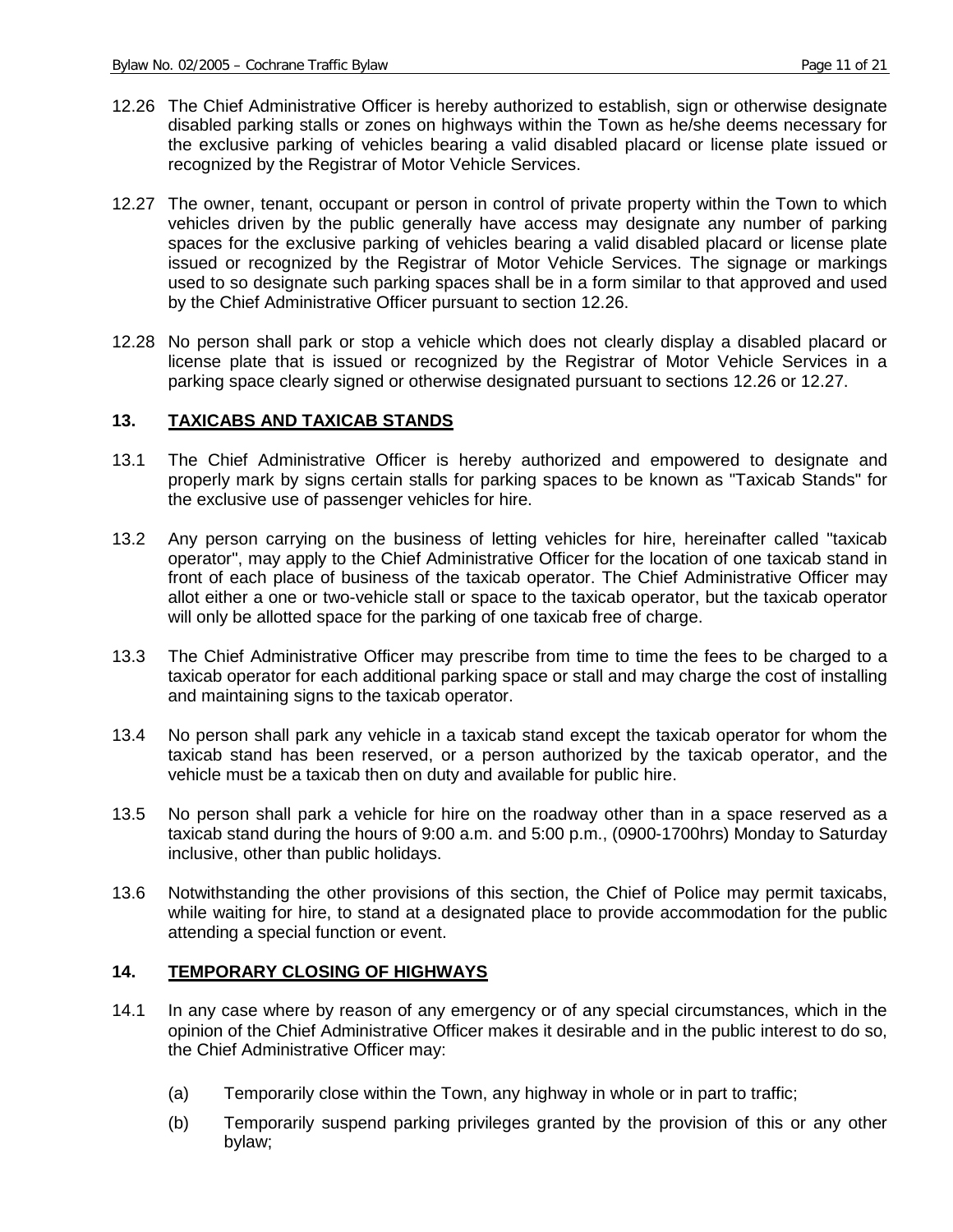(c) Take such measure necessary for the temporary closing of such highway or suspension of parking and place barricades or post appropriate notices on or near the highway concerned.

#### **15. MISCELLANEOUS RESTRICTIONS AND PROHIBITIONS**

- 15.1 No person shall allow the engine or motor of any stationary vehicle to remain running for a period of time longer than twenty (20) minutes in any residential district, unless such vehicle is involved in a bona fide service, delivery or collection, or is a public service vehicle or an emergency vehicle.
- 15.2 No person shall place or construct temporary or permanent vehicle ramps, or allow same to be placed or constructed, on or over public roadway curbs or between public roadway curbs and private driveways.
- 15.3 No person shall place or allow the placement of any objects, refuse, building or other materials, dumpsters, snow, earth, sand, gravel, sod, or any other matter on a highway or any road rightof-way within the Town, excepting where specific permission has been granted by the Chief Administrative Officer, or where such placement is authorized by the issuance of a Street Use Permit as provided for in Schedule "D" of this Bylaw.
- 15.4 No person shall:
	- (a) wash a vehicle on any highway within the Town;
	- (b) wash, repair, or service a vehicle near any highway within the Town in a manner that allows soap suds, mud, cement, refuse, debris, tar, oil, grease, antifreeze or other vehicle fluids to flow onto or enter upon the highway; or
	- (c) park a vehicle on a highway within the Town that, due to the state of the vehicle, results in mud, cement, refuse, debris, tar, oil, grease, antifreeze or other vehicle fluids being deposited upon the highway.
- 15.5 No person shall coast or ride a sled, toboggan, skis, roller skates, roller blades or a skateboard upon any roadway within the Town.
- 15.6 No owner, occupant or person in charge of private property shall allow any hedges or shrubs located on the property, and situated within a distance of eight (8) meters from the nearest corner of a street intersection, to attain or maintain a height greater than one metre above the established elevation of the centre point of the street intersection.
- 15.7 Where trees on private property are situated within a distance of eight (8) meters from the nearest corner of a street intersection, the owner, occupant or person in charge of the property shall trim the said trees in such a way so that no branches or foliage of said trees shall be at a lesser height than one hundred and sixty (160) centimeters above the established elevation of the centre point of the street intersection.
- 15.8 The Chief Administrative Officer may serve a notice in writing upon the owner, occupant or person in charge of private property requesting compliance with the provisions of sections 15.6 or 15.7, as the case may be.
- 15.9 No owner, occupant or person in charge of private property shall build, place, erect or maintain the existence of fences, walls or other objects situated within a distance of eight (8) meters of the nearest corner of a street intersection when such fences, walls or other objects interfere with the necessary visibility required for safe traffic flow.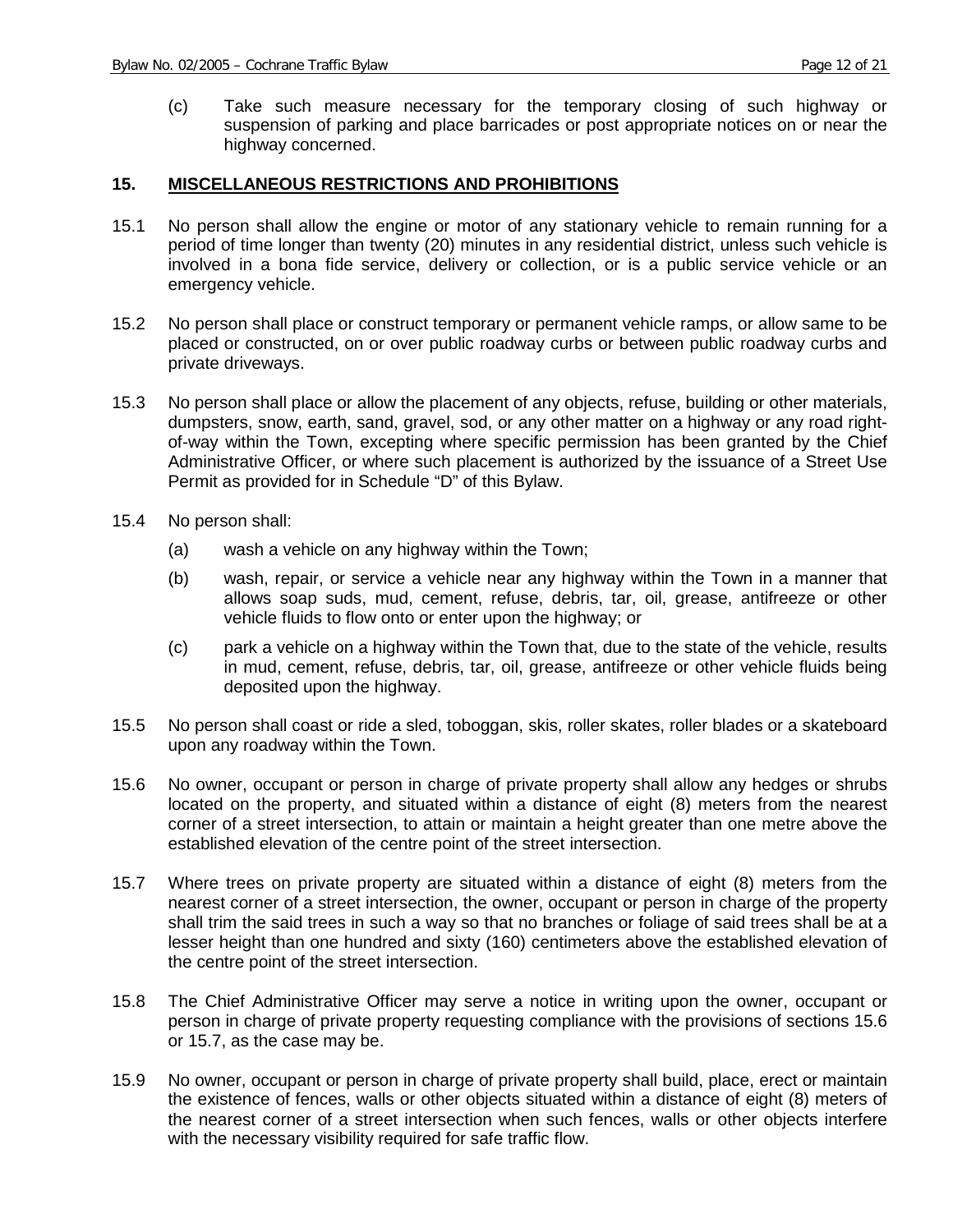- 15.10 The Chief Administrative Officer may serve a notice in writing upon the owner, occupant or person in charge of private property requesting compliance with the provisions of section 15.9.
- 15.11 A notice in writing issued pursuant to this section shall provide:
	- (a) A description of the land on which the proposed removal or remedy is to apply;
	- (b) the purpose for requesting the removal or remedy;
	- (c) details of the remedy required and/or a description of the object proposed to be removed in whole or in part from the land, and the date by which compliance is required;
	- (d) where applicable, the amount the Town is ready to pay in costs for the removal of the object or other remedy.
- 15.12 Any notice or parking violation tag required to be served pursuant to the provisions of this Bylaw will be deemed to have been sufficiently served in the case of an offence involving a vehicle:
	- (a) If the notice is personally served on the driver, or left at a conspicuous location on the vehicle; or
	- (b) If the notice is mailed by regular or registered mail to the registered owner of the vehicle using the address on record with the Alberta Motor Vehicle Branch.
- 15.13 Any notice required to be served pursuant to the provisions of this Bylaw will be deemed to have been sufficiently served in the case of an offence involving private property:
	- (a) If served personally upon the person to whom it is directed, or
	- (b) If posted at a conspicuous location on the property, or
	- (c) If mailed by regular or registered mail to the address of the person to whom the notice was directed, or to the owner of the private property involved at that owner's address on record with the Town of Cochrane.
- 15.14 Where the owner, occupant or person in charge of private property fails to comply with a written notice issued pursuant to the provisions of sections 15.8 or 15.10, the Town may do the work required and, where applicable, do the work at the expense of the property owner or occupant.
- 15.15 The expenses incurred by the Town for the work done, where applicable, may be recovered with costs by action in court of competent jurisdiction or in a like manner as municipal taxes.
- 15.16 No person shall:
	- (a) Drive on or along a highway within the Town a vehicle with the box or body filled with sand, gravel, rocks, earth or other loose material, whether similar or dissimilar, so that there is less than seventy five (75) millimeters from the top edge of the box or body to the material below;
	- (b) Drive on or along a highway within the Town a vehicle with a box or body filled with sand, gravel, rocks, earth or other loose material, whether similar or dissimilar, unless the box ledges, sideboards and vehicle chassis have been cleaned of all loose material that could possibly escape from or fall off of the vehicle;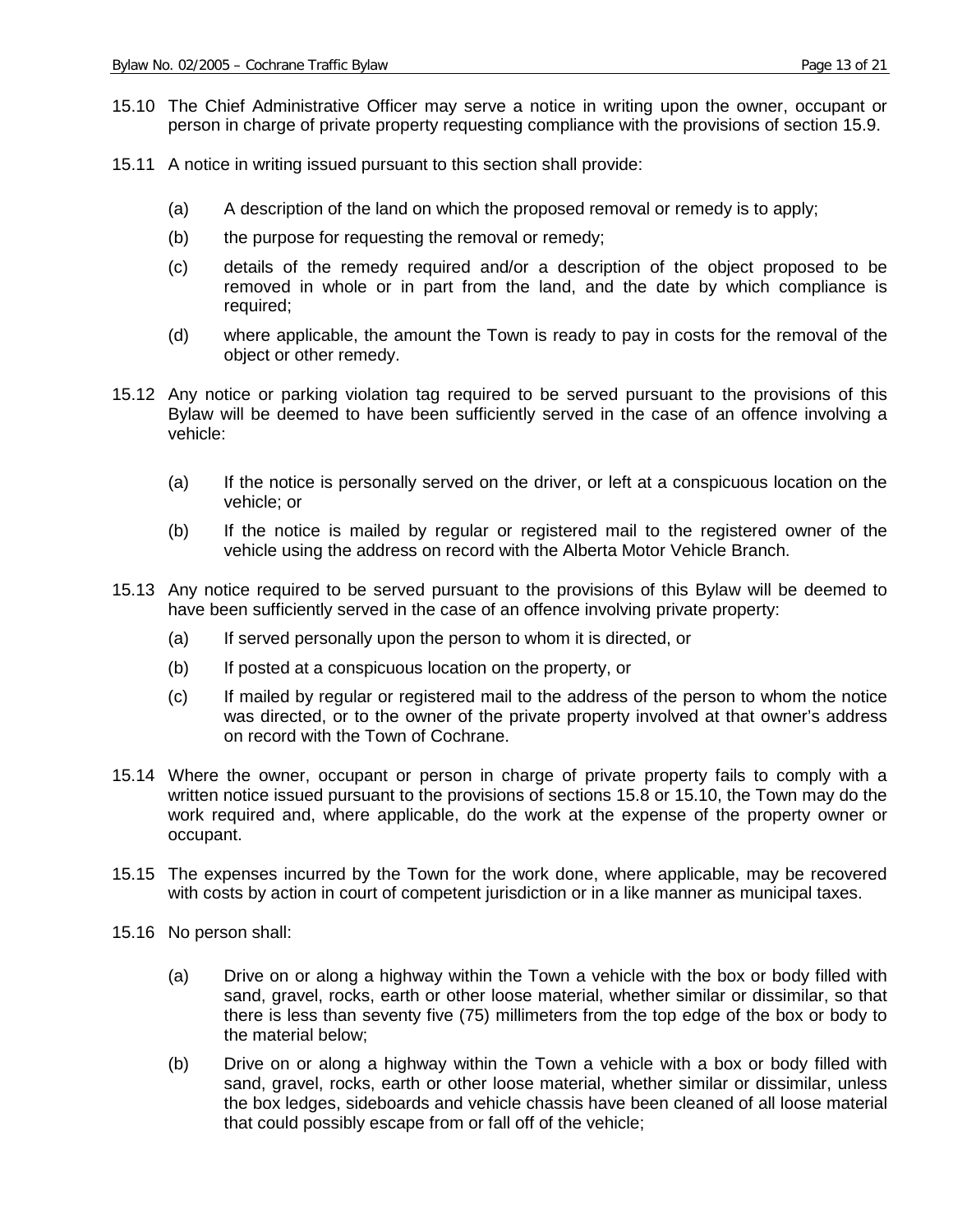- (c) Drive on or along a highway within the Town a vehicle with either the box of the truck or the trailer filled with refuse as defined in this bylaw, unless the refuse is completely covered and secured by a tarpaulin or other covering;
- (d) Drive on or along a highway within the Town a vehicle and allow refuse or any other goods or materials to escape therefrom or to be scattered upon the highway or upon any land in the vicinity thereof.
- 15.17 The use of alternately flashing lights and stop arms on school buses shall not be used on the public highway at the following locations:
	- (a) That portion of 1<sup>st</sup> Street East, flanking lot 2, Plan 8710017 (Holy Spirit School);
	- (b) That portion of Glenpatrick Road, flanking lot R, Block R-1, Plan 7711174 (Glenbow School);
	- (c) That portion of Quigley Drive and West McDougall Road, flanking Lot 1 SR, Block 21, Plan 9211198 (Mitford School);
	- (d) That portion of Riverview Drive, flanking lot 71 MR, Block 4, Plan 9311229 (Holy Spirit School portables).
- 15.18 No person shall place or affix any sign, material or thing on, or within ten (10) metres, of a traffic control device, signal or intersection.
- 15.19 No person shall place an electrical cord on or above a roadway or above a sidewalk unless it is a minimum height of 2.5 metres above the sidewalk.
- 15.20 No person shall drive, operate or permit to be driven or operated, any vehicle or equipment in such a manner as to track upon a roadway.
- 15.21 No person shall, driving a motor vehicle approaching an intersection controlled by a traffic light, stop sign or other traffic control device, exit the roadway onto private or public property and continue onto the same roadway or an intersecting roadway for the purpose of avoiding the traffic control device.

#### **16. PENALTIES AND ENFORCEMENT PROCEDURES**

- 16.1 Any person who contravenes any provision of this Bylaw is guilty of an offence and is liable on summary conviction to a fine of not more than TWO THOUSAND FIVE HUNDRED DOLLARS (\$2500.00) and not less than FIFTY DOLLARS (\$50.00) and in default of payment is liable to imprisonment for a term not exceeding SIX (6) MONTHS.
- 16.2 Where a Peace Officer believes that a person has contravened any provision of this Bylaw, or of sections 44 through 49 of the Regulations, he/she may serve upon:
	- (a) such person a Violation Ticket referencing the section contravened; or
	- (b) the registered owner of the motor vehicle a Violation Ticket referencing section 160(1) of the Act and the section of the Bylaw or Regulations contravened; in accordance with the provisions of the *Provincial Offences Procedure Act*, R.S.A. 2000, c. P-34.
- 16.3 The levying and payment of any penalty, or the imprisonment for any period as provided for in this Bylaw shall not relieve a person from the necessity of paying any fees, charges or costs for which he is liable under the provisions of this Bylaw.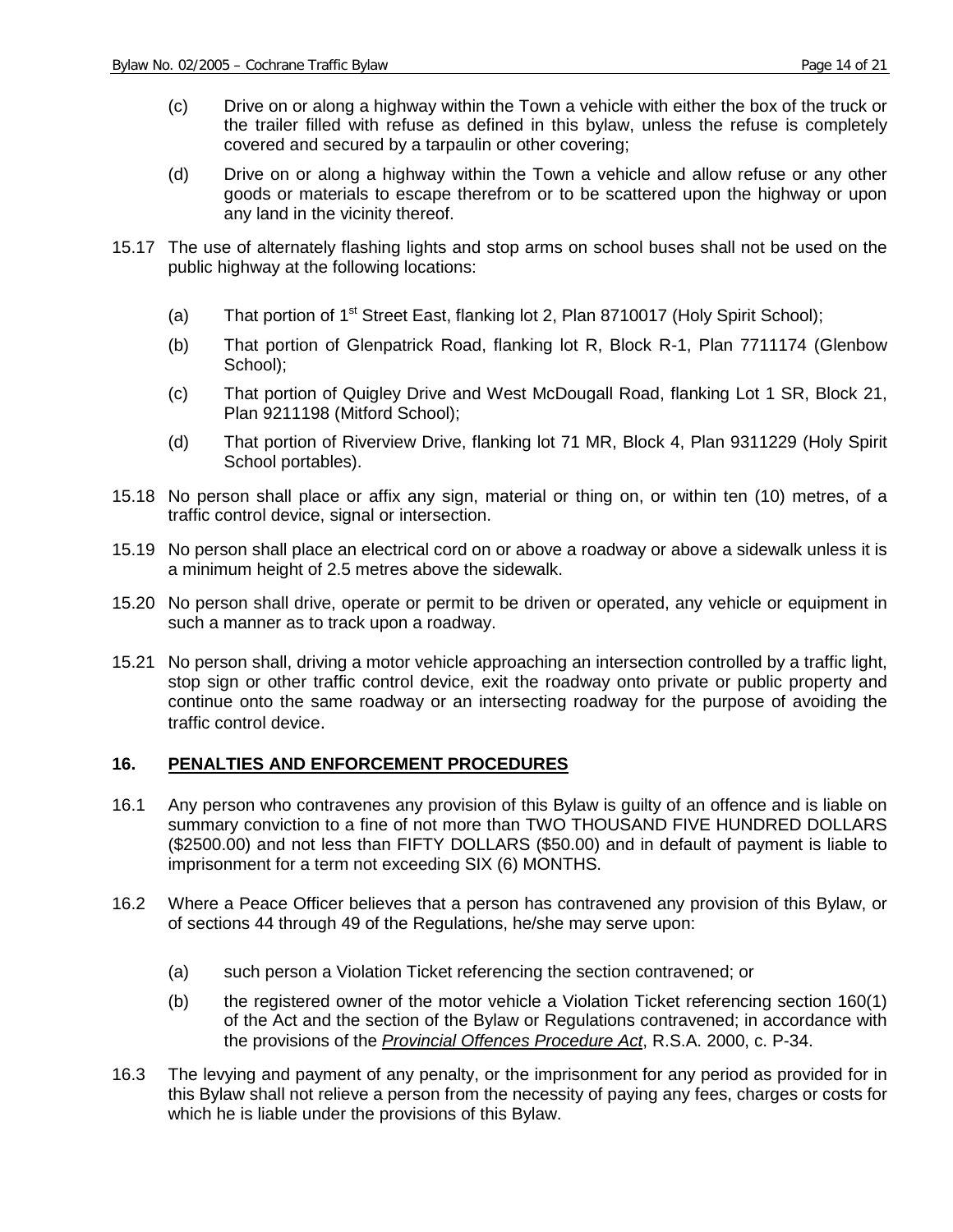- 16.4 In accordance with the provisions of section 77 of the Act, a Peace Officer may tow and impound any vehicle parked in contravention of the provisions of this Bylaw or the parking provisions of the Regulations.
- 16.5 The specified penalty payable in respect of a contravention of a provision of this Bylaw, proceeded with by way of prosecution, shall be double the amount payable in lieu of prosecution as provided in Schedule "B" of this Bylaw.
- 16.6 The specified penalty payable in respect of a contravention of a parking provision of the Regulations, proceeded with by way of prosecution, is provided for in the *Procedures Regulation* (A.R. 233/1989) made pursuant to the *Provincial Offences Procedures Act*, R.S.A. 2000, c. P-34, and must include the required *Victims of Crime Act* surcharge.
- 16.7 Notwithstanding section 16.2 of this Bylaw, a Peace Officer may issue, in lieu of prosecution, a Parking Violation Tag in a form as approved by the Chief Administrative Officer, referencing the section of the Bylaw or Regulations contravened, to the alleged offender, or to the registered owner of any vehicle involved in a contravention of this Bylaw or the parking provisions of the Regulations.
- 16.8 Service of any such Parking Violation Tag shall be sufficient if it is:
	- (a) Personally served upon the driver or registered owner of the offending vehicle;
	- (b) Served by regular mail upon the registered owner of the vehicle; or
	- (c) Placed on or attached in a conspicuous location to the vehicle involved in the contravention of this Bylaw or the parking provisions of the Regulations.
- 16.9 The penalty payable to the Town in lieu of prosecution in respect of a contravention of this Bylaw or the parking provisions of the Regulations, to be indicated on any such Parking Violation Tag issued, is the amount provided for in Schedule "B" of this Bylaw, said Schedule being hereby incorporated into and made part of this Bylaw.
- 16.10 A person who has been issued a Parking Violation Tag pursuant to the provisions of this Bylaw, and who has fully paid the penalty as indicated to the Town within the time allowed for payment, shall not be liable to prosecution for the subject contravention.
- 16.11 No person, other than the owner or driver of a vehicle, shall remove a Parking Violation Tag placed on or attached to such vehicle by a Peace Officer in the course of his/her duties.

#### **17. GENERAL**

- 17.1 It is the intention of the Council of the Town that each provision of this Bylaw should be considered as being separate and severable from all other provisions. Should any section or provision of this Bylaw be found to have been improperly enacted, then such section or provision shall be regarded as being severable from the rest of this Bylaw and that the Bylaw remaining after such severance shall remain effective and enforceable.
- 17.2 It is the intention of the Council of the Town that all offences created pursuant to this Bylaw be construed and considered as being Strict Liability Offences.
- 17.3 Whenever the singular and masculine gender is used in this Bylaw, the same shall include the plural, feminine and neuter gender whenever the context so requires.
- 17.4 Schedules "A", "B", "C","D", and "E" may, from time to time, be amended by a resolution of Council.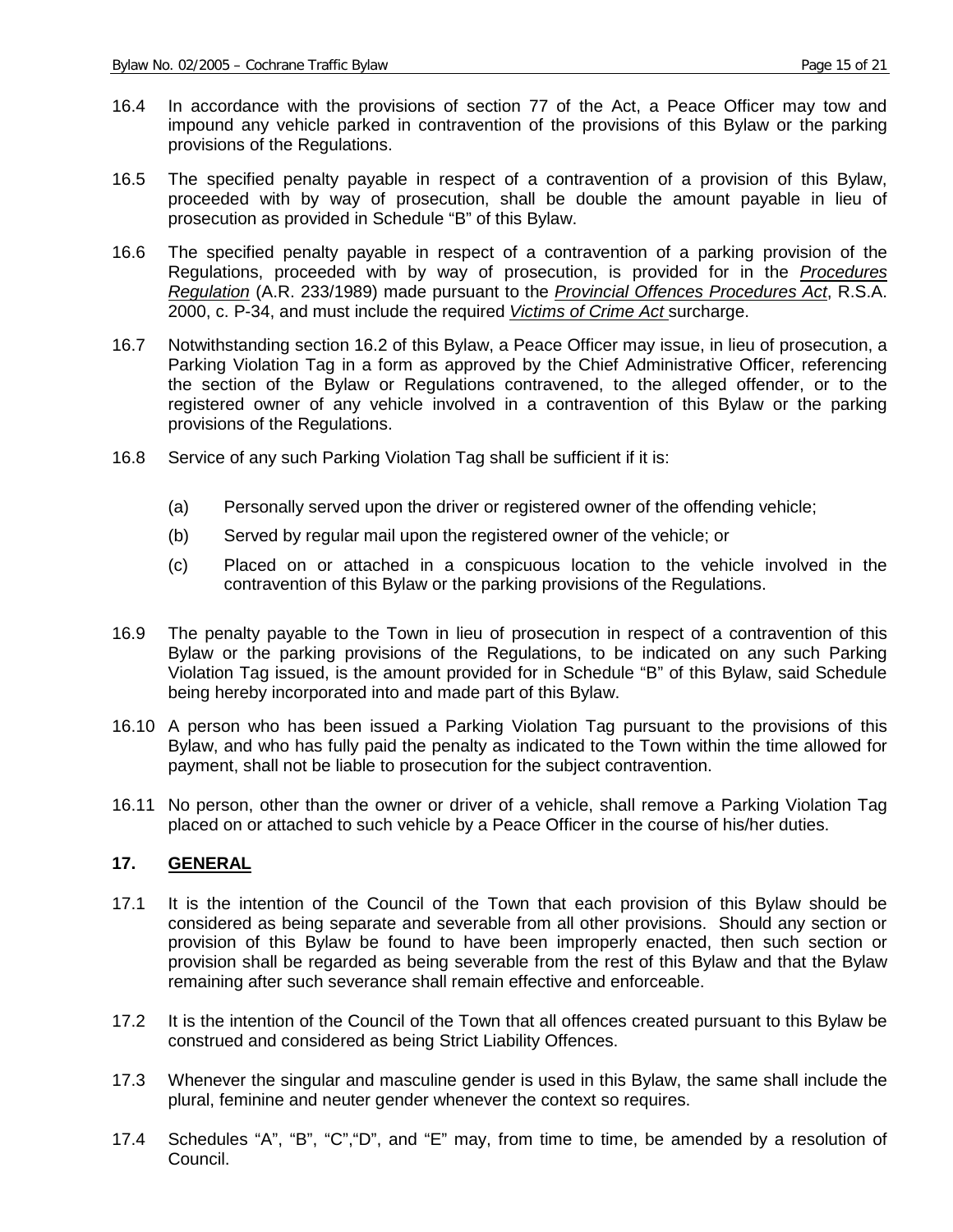17.5 This Bylaw shall come into effect upon third reading, and Bylaws12/89 and 7/99 and 16/99 and 31/99 and 22/00 of the Town are hereby repealed upon this bylaw coming into effect.

READ A FIRST TIME THIS 25TH DAY OF APRIL, 2005

READ A SECOND TIME THIS 25TH DAY OF APRIL, 2005

READ A THIRD AND FINAL TIME IN COUNCIL THIS 9TH DAY OF MAY, 2005

\_\_\_\_\_\_\_\_\_\_\_\_\_\_\_\_\_\_\_\_\_\_\_\_\_\_\_\_ Mayor

Municipal Clerk

\_\_\_\_\_\_\_\_\_\_\_\_\_\_\_\_\_\_\_\_\_\_\_\_\_\_\_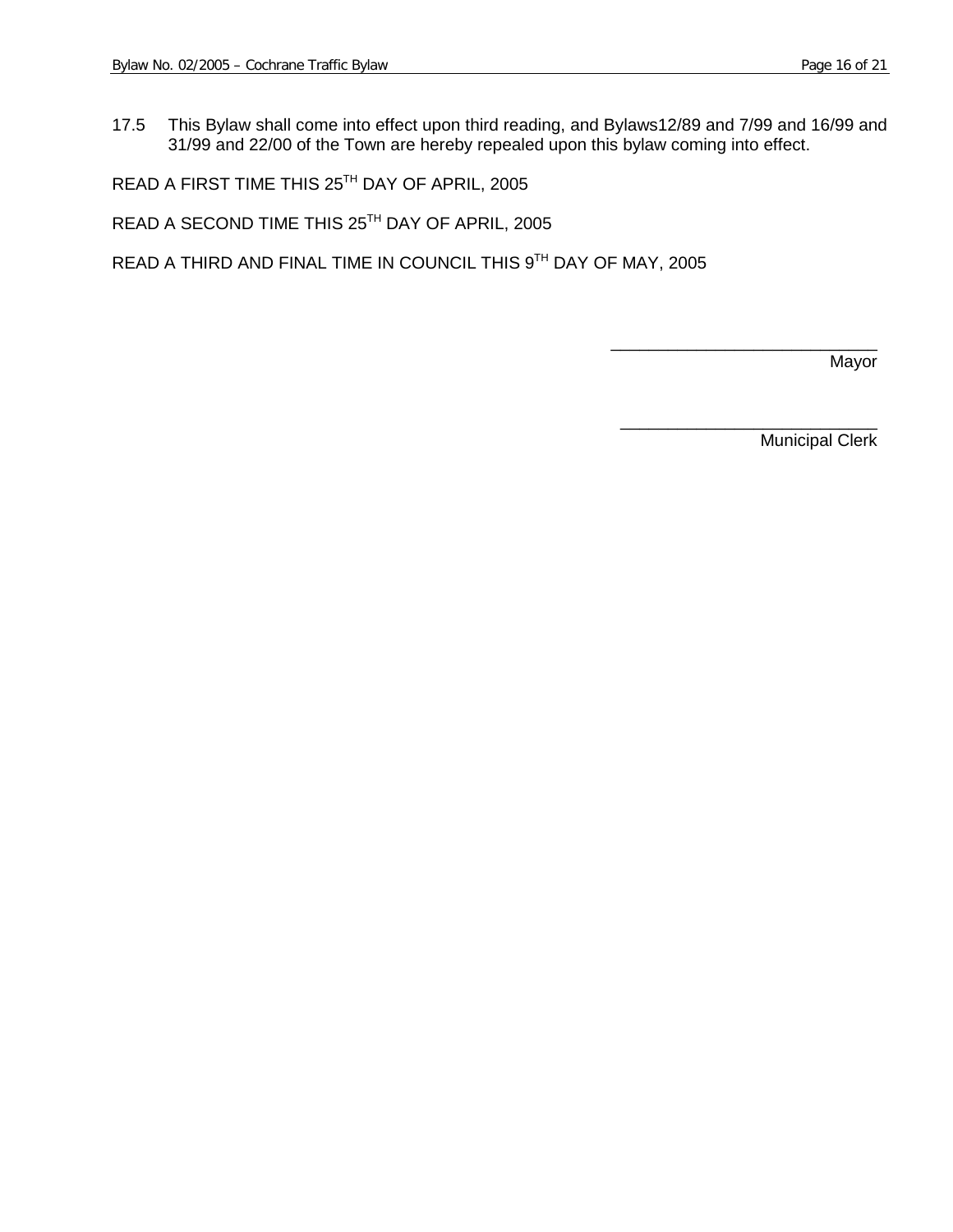## **APPLICATION FOR DISABLED PARKING ZONE**

## **SCHEDULE "A"**

| (number and street)                                                                                                                                                                                                                                                                                                                                                               |                       |
|-----------------------------------------------------------------------------------------------------------------------------------------------------------------------------------------------------------------------------------------------------------------------------------------------------------------------------------------------------------------------------------|-----------------------|
| in the Town of Cochrane, in the Province of Alberta, state that I am permanently physically                                                                                                                                                                                                                                                                                       |                       |
| handicapped and by reason thereof in need of special parking consideration for my personal motor                                                                                                                                                                                                                                                                                  |                       |
|                                                                                                                                                                                                                                                                                                                                                                                   | bearing               |
|                                                                                                                                                                                                                                                                                                                                                                                   |                       |
|                                                                                                                                                                                                                                                                                                                                                                                   |                       |
| be renewed yearly. I further understand that this only entitles me to parking my motor vehicle in areas                                                                                                                                                                                                                                                                           |                       |
| where parking is normally permitted.                                                                                                                                                                                                                                                                                                                                              |                       |
|                                                                                                                                                                                                                                                                                                                                                                                   |                       |
| DATED at the Town of Cochrane, in the Province of Alberta, this __________ day of                                                                                                                                                                                                                                                                                                 |                       |
|                                                                                                                                                                                                                                                                                                                                                                                   |                       |
|                                                                                                                                                                                                                                                                                                                                                                                   |                       |
| <b>Signature of Applicant</b><br>Witness                                                                                                                                                                                                                                                                                                                                          |                       |
|                                                                                                                                                                                                                                                                                                                                                                                   |                       |
|                                                                                                                                                                                                                                                                                                                                                                                   |                       |
|                                                                                                                                                                                                                                                                                                                                                                                   |                       |
|                                                                                                                                                                                                                                                                                                                                                                                   |                       |
|                                                                                                                                                                                                                                                                                                                                                                                   |                       |
|                                                                                                                                                                                                                                                                                                                                                                                   |                       |
|                                                                                                                                                                                                                                                                                                                                                                                   |                       |
| DATED at the Town of Cochrane, in the Province of Alberta, this __________ day of                                                                                                                                                                                                                                                                                                 |                       |
|                                                                                                                                                                                                                                                                                                                                                                                   |                       |
|                                                                                                                                                                                                                                                                                                                                                                                   |                       |
|                                                                                                                                                                                                                                                                                                                                                                                   |                       |
|                                                                                                                                                                                                                                                                                                                                                                                   | Physician's signature |
| <b>Office Use</b>                                                                                                                                                                                                                                                                                                                                                                 |                       |
|                                                                                                                                                                                                                                                                                                                                                                                   |                       |
| Province of Alberta, a registered physician under the Medical Profession Act of Alberta, DO HEREBY<br>CERTIFY THAT the above person is permanently physically disabled and in need of consideration for<br>special parking privileges for his/her motor vehicle.<br>Application is approved/refused this ________ day of ____________________, ______<br>Parking permit No. _____ |                       |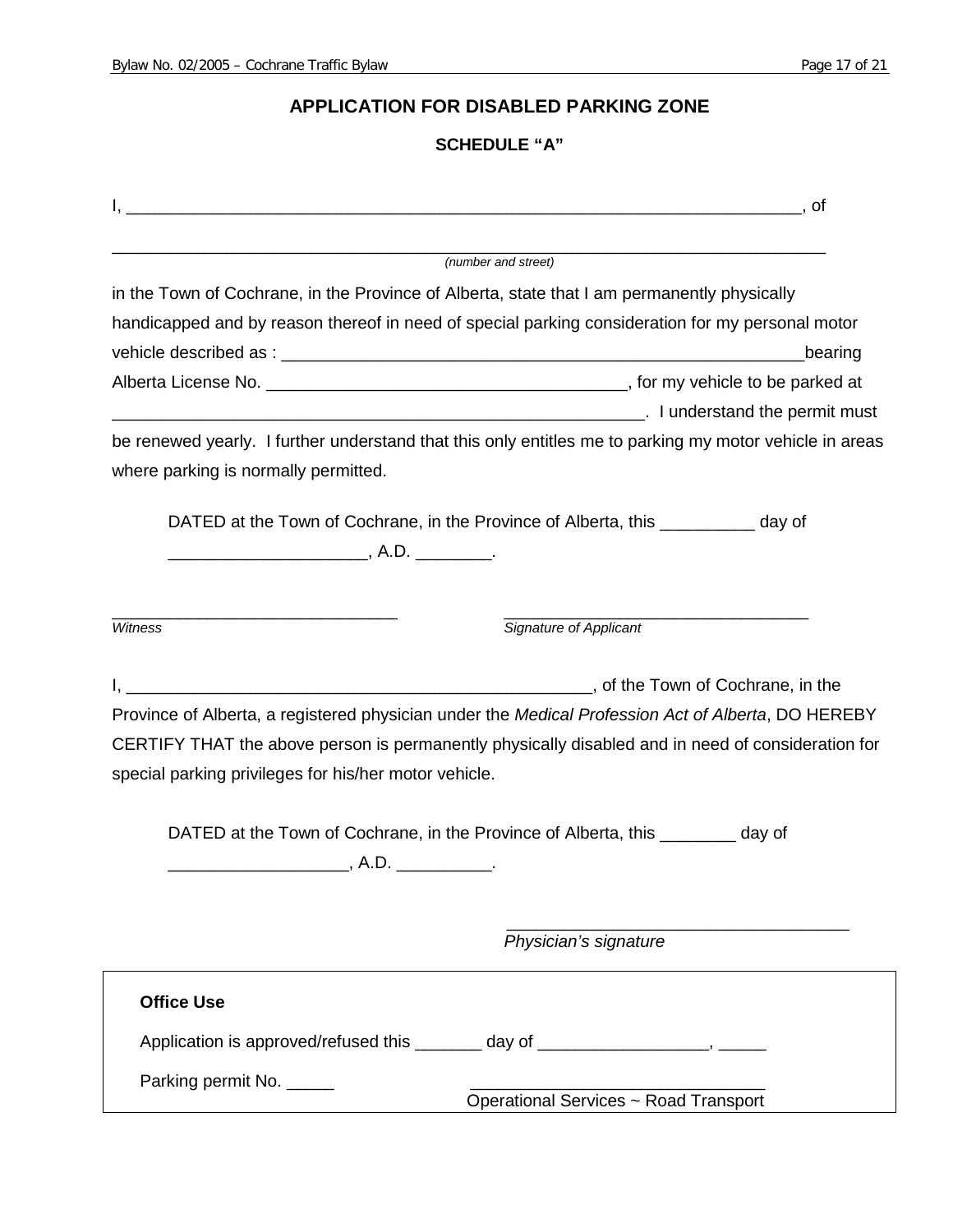## **TOWN OF COCHRANE TRAFFIC BYLAW PENALTIES**

## **SCHEDULE "B"**

| <b>SECTION</b>         | DESCRIPTION OF OFFENCE                                          | <b>PENALTY</b>           |
|------------------------|-----------------------------------------------------------------|--------------------------|
|                        |                                                                 | (In lieu of prosecution) |
|                        |                                                                 |                          |
| <b>General Penalty</b> | All Bylaw sections not specified in this Schedule               | \$50.00                  |
| <b>TSA Regulations</b> | All parking provisions of TSA Rules of Road Regulations         | \$50.00                  |
| Section 7.1            | Operate Vehicle with Lugs without permission                    | \$250.00                 |
| Section 8.1            | Operate Off-Highway vehicle without permission                  | \$150.00                 |
| Section 9.1 & 9.2      | Operate or park Heavy Vehicle off truck route                   | \$150.00                 |
| Section 9.4            | Heavy Vehicle using engine retarder brakes within Town          | \$150.00                 |
| Section 10.1           | Operate or park Overweight vehicle within Town                  | \$250.00                 |
| Section 10.4           | Overweight vehicles                                             | \$500 / 1,000 kg         |
| Section 12.11          | Leave unattached trailer on highway                             | \$100.00                 |
| Section 12.12          | Leave removable camping accommodation on highway                | \$100.00                 |
| Section 12.13          | Park commercial vehicle on highway in residential area          | \$100.00                 |
| Section 12.14          | Park recreational vehicle on highway within corporate<br>limits | \$100.00                 |
| Section 12.15          | Park vehicle on highway in manner that causes hazard            | \$150.00                 |
| Section 12.28          | Park or stop in disabled zone without required placard          | \$150.00                 |
| Section 15.3           | Place objects or material on highway within the Town            | \$100.00                 |
| Section 15.4           | Wash vehicle or deposit /direct material onto highway           | \$100.00                 |
| Section 15.16          | Operate improperly loaded or non-tarped vehicle                 | \$150.00                 |
| Section 15.20          | Track on roadway                                                | \$150.00                 |
| Section 16.11          | Unauthorized person remove Parking Tag                          | \$100.00                 |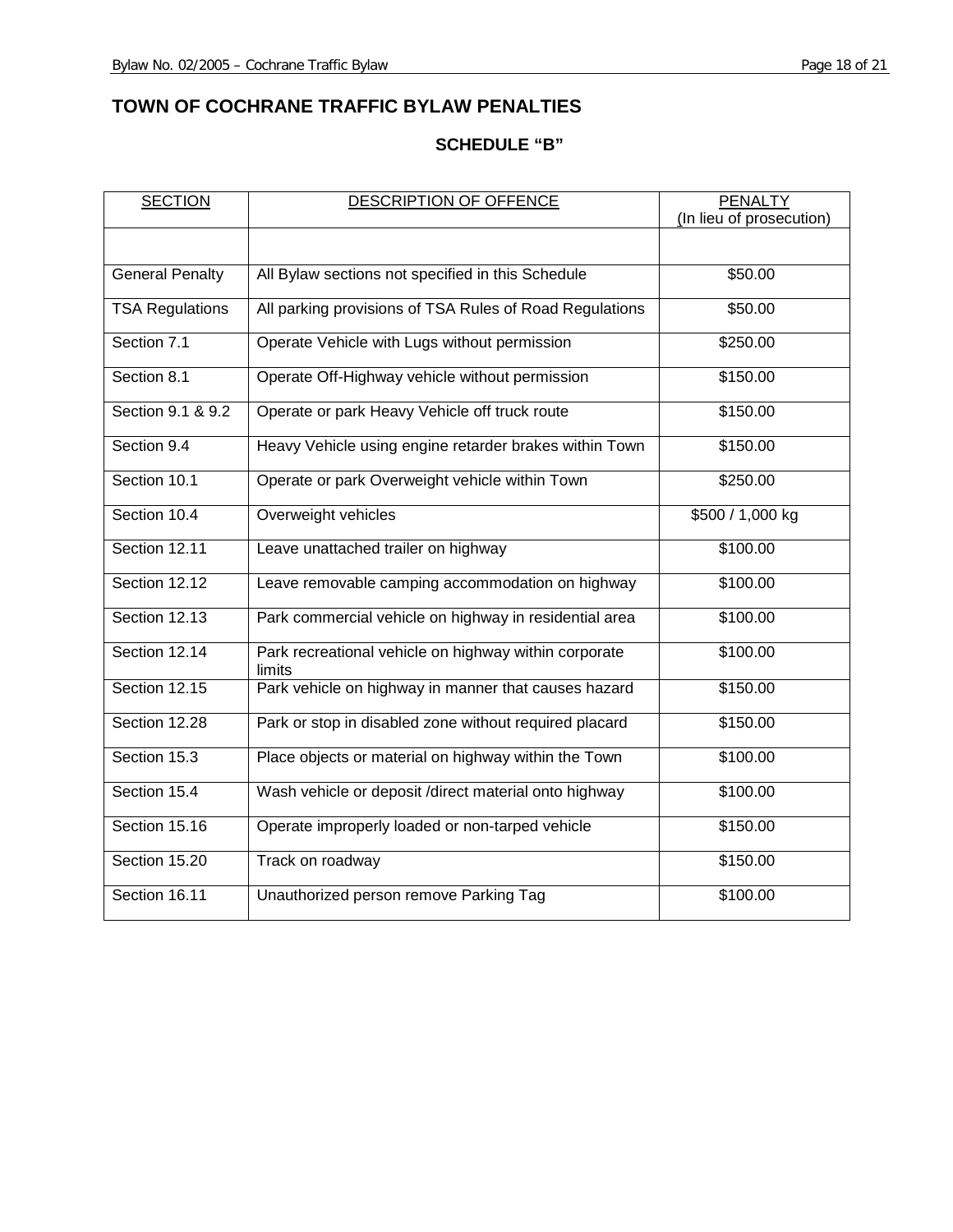## **TOWN OF COCHRANE TRUCK ROUTES**

#### **SCHEDULE "C"**

- 1. All of Highway 1A within the Town limits
- 2. All of Highway 22 within the Town limits
- 3. All of Griffin Road including extension to Spray Lake Sawmills Family Sports Centre
- 4. 5<sup>th</sup> Avenue from Railway Street to Griffin Road
- 5. All of Charlesworth Avenue
- 6. Quigley Drive between Highway 22 & Westside Drive
- 7. River Avenue from Railway Street to the Bow River
- 8. All of Fisher Avenue
- 9. All of 2<sup>nd</sup> Avenue East
- 10. All of Railway Street
- 11. All of Bow Street
- 12. West Rock Road
- 13. West Side Drive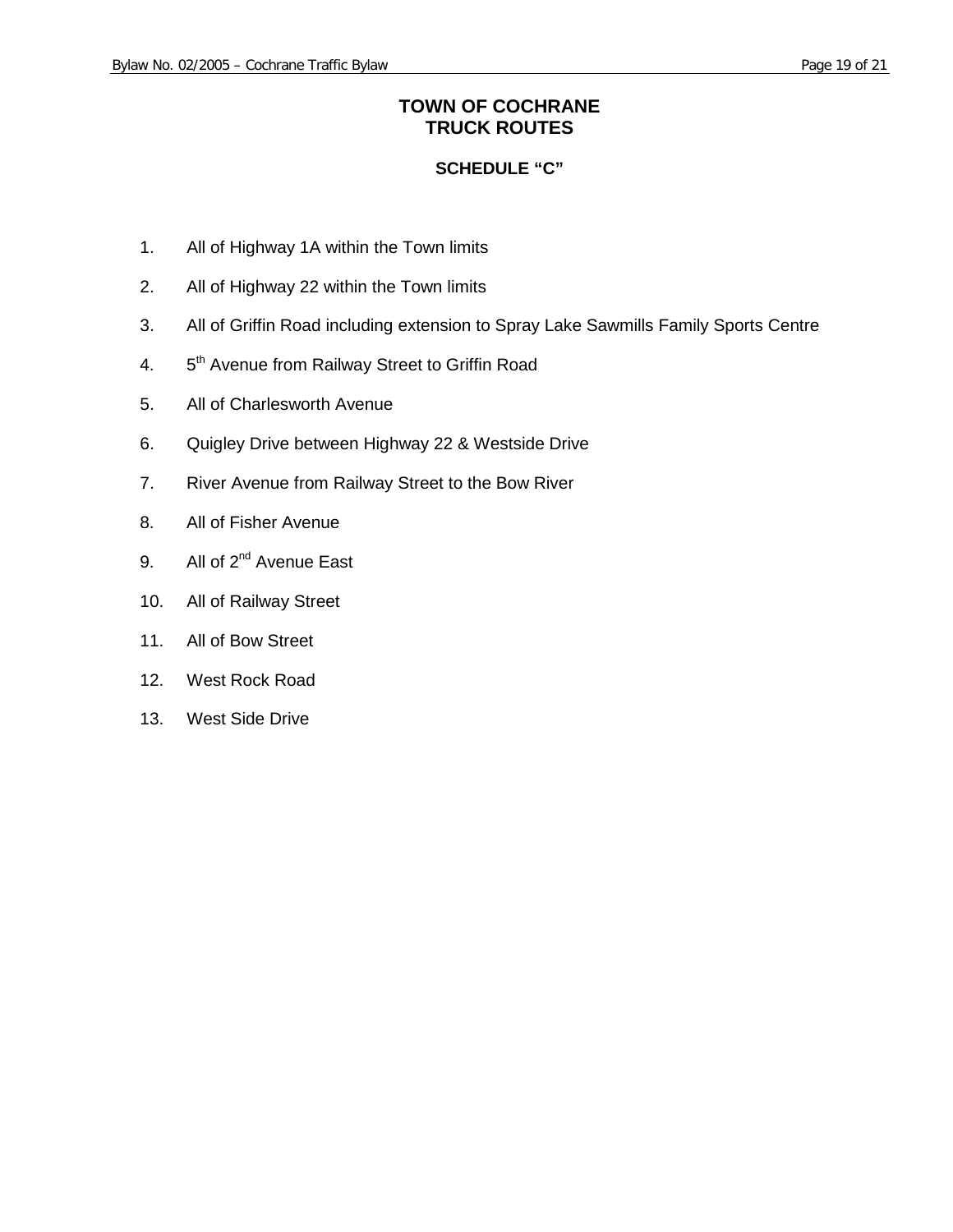#### **Schedule "D"**



#### **Town of Cochrane Operational Services Road Transport Division 124 Griffin Road, Cochrane, AB Phone: (403) 932-4411** • **Fax: (403) 932-4230**

| Year | Month | Dav | <b>Number</b> |
|------|-------|-----|---------------|
|------|-------|-----|---------------|

#### **STREET USE PERMIT (As per Bylaw 02/2005)**

| □ Temporary No Parking Signs        | (1)<br>□ Temporary Traffic Control □ Temporary Sidewalk Closure | □ Temporary Moving Containers □ Temporary Street Closure (Minor Traffic Disruptions, Neighbourhood Gathering) |
|-------------------------------------|-----------------------------------------------------------------|---------------------------------------------------------------------------------------------------------------|
|                                     |                                                                 |                                                                                                               |
|                                     |                                                                 |                                                                                                               |
|                                     |                                                                 |                                                                                                               |
|                                     |                                                                 |                                                                                                               |
|                                     |                                                                 |                                                                                                               |
|                                     |                                                                 |                                                                                                               |
| PERMIT FROM:                        | Date                                                            | Time                                                                                                          |
| PERMIT TO:                          | Date                                                            | Time                                                                                                          |
| Equipment Usage Agreement Required: | Yes _________________                                           | No ______________________                                                                                     |

Other Special Conditions (if applicable):

#### **Conditions**

- Moving Containers Trailers and/or containers without wheels are to be blocked with sufficient dunnage to prevent damage to street infrastructure.
- Unobstructed access for any emergency vehicle.
- Public notification of affected residents and/or businesses shall be the responsibility of the Applicant prior to the event.
- Applicant will be responsible for all cleanup operations.
- Any damage that may occur as a result of the event will be assessed by the Town and payment for such damage will be the sole responsibility of the applicant.
- Every person who receives the written permission of the Road Transport Division shall abide by the conditions imposed by approval of the Street Use Permit.
- Every person who receives the written permission of the Road Transport Division shall indemnify and save harmless the Town of Cochrane, and their elected and appointed officials, employees and agents from and against any and all claims, demands, suits or compensation arising, directly or indirectly, from the granting of the permission.
- **As per Section 15.3 of Bylaw No. 02/2005** "No person shall place or allow the placement of any objects, refuse, building or other materials, dumpsters, snow, earth, sand, gravel, sod, or any other matter on a highway or any road right-of-way within the Town, excepting where specific permission has been granted by the Chief Administrative Officer, or where such placement is authorized by the issuance of a Street Use Permit as provided for in Schedule "D" of this Bylaw."

| <b>Applicant's Signature</b>                                   | Approval (Road Transport Division) |
|----------------------------------------------------------------|------------------------------------|
|                                                                |                                    |
| Dietribution: White Applicant - Vollow Bood Transport Division | - Dink<br>D <sub>1</sub>           |

Distribution: White -Applicant ● Yellow - Road Transport Division ● Pink - Bylaw